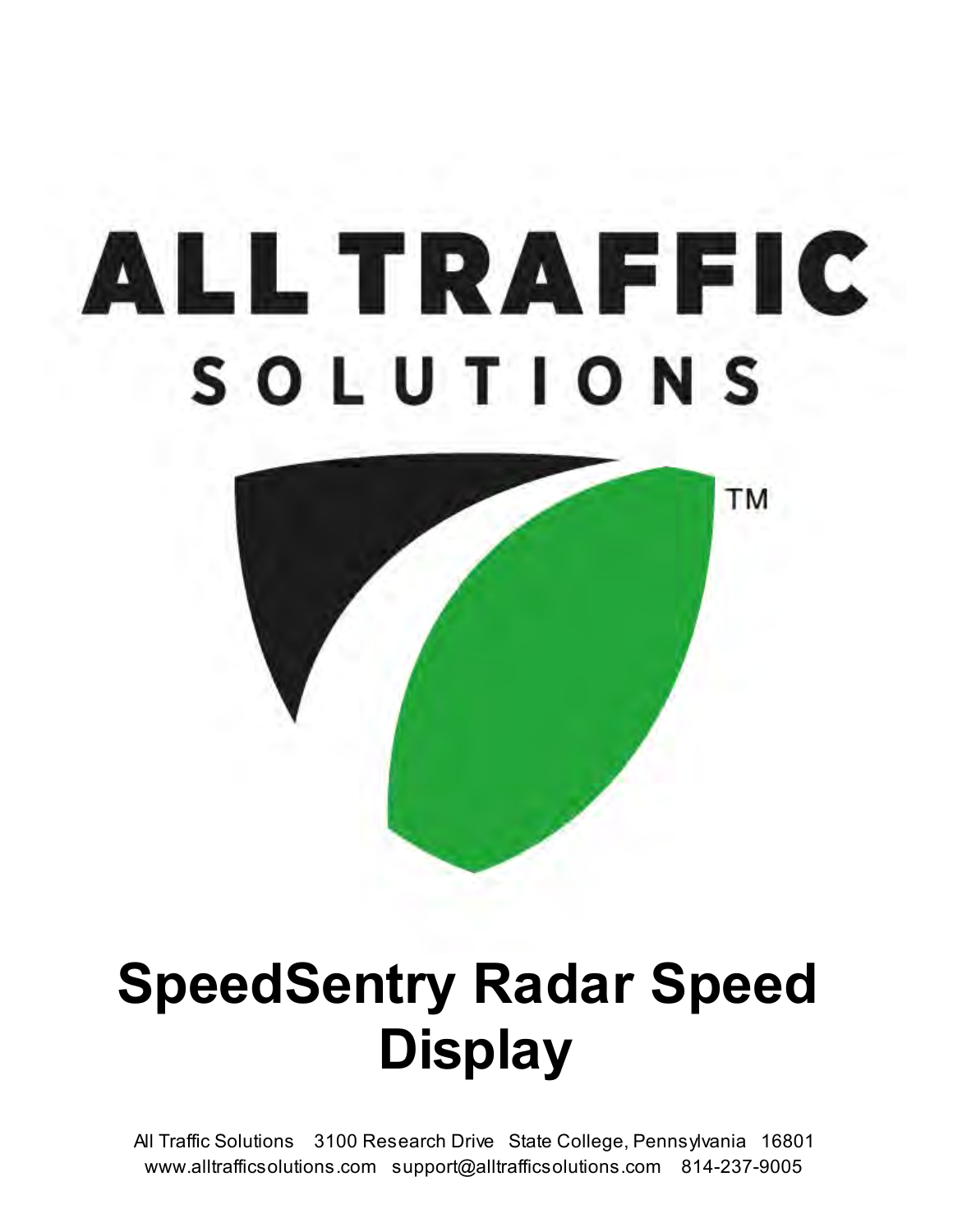#### **SpeedSentry Radar Speed Display**

| 1                |                          | <b>Shield Radar Speed Display Introduction</b>                       |    |  |  |  |
|------------------|--------------------------|----------------------------------------------------------------------|----|--|--|--|
|                  | 1.1                      | Speedsentry Factory Recertified Radar Speed Display                  | 4  |  |  |  |
| $\boldsymbol{2}$ |                          | <b>Radar Speed Display Quick Starts</b>                              |    |  |  |  |
|                  | 2.1                      | <b>Speedsentry Factory Recertified Quick Start</b>                   | 6  |  |  |  |
|                  | 2.2                      | Quick Start: Setting up a Speed Display with Smart Apps              | 10 |  |  |  |
| 3                | <b>Power</b>             |                                                                      |    |  |  |  |
|                  | 3.1                      | Pole Mount with SLABattery - Speedsentry 12                          | 13 |  |  |  |
|                  | 3.2                      | AC Power - SpeedSentry 12                                            | 14 |  |  |  |
|                  | 3.3                      | Pole mounted Solar with SLA (Sealed Lead Acid) Battery - SpeedSentry | 15 |  |  |  |
| 4                | <b>Deployment</b>        |                                                                      |    |  |  |  |
|                  | 4.1                      | Setup - Speedsentry Speed Display                                    | 18 |  |  |  |
| 5                |                          | <b>Controls and Settings</b>                                         |    |  |  |  |
|                  | 5.1                      | Control and Interface Options Explained                              | 22 |  |  |  |
| 6                | <b>On-Board Controls</b> |                                                                      |    |  |  |  |
|                  | 6.1                      | Speedsentry 12 On-Board Controls                                     | 25 |  |  |  |
|                  | 6.2                      | Shield 18 On-Board Controls (Pre-2010 units)                         | 27 |  |  |  |
| 7                |                          | <b>Care and Maintenance</b>                                          |    |  |  |  |
|                  | 7.1                      | Warranty                                                             | 29 |  |  |  |
|                  | 7.2                      | <b>Battery Maintenance and Warnings</b>                              | 30 |  |  |  |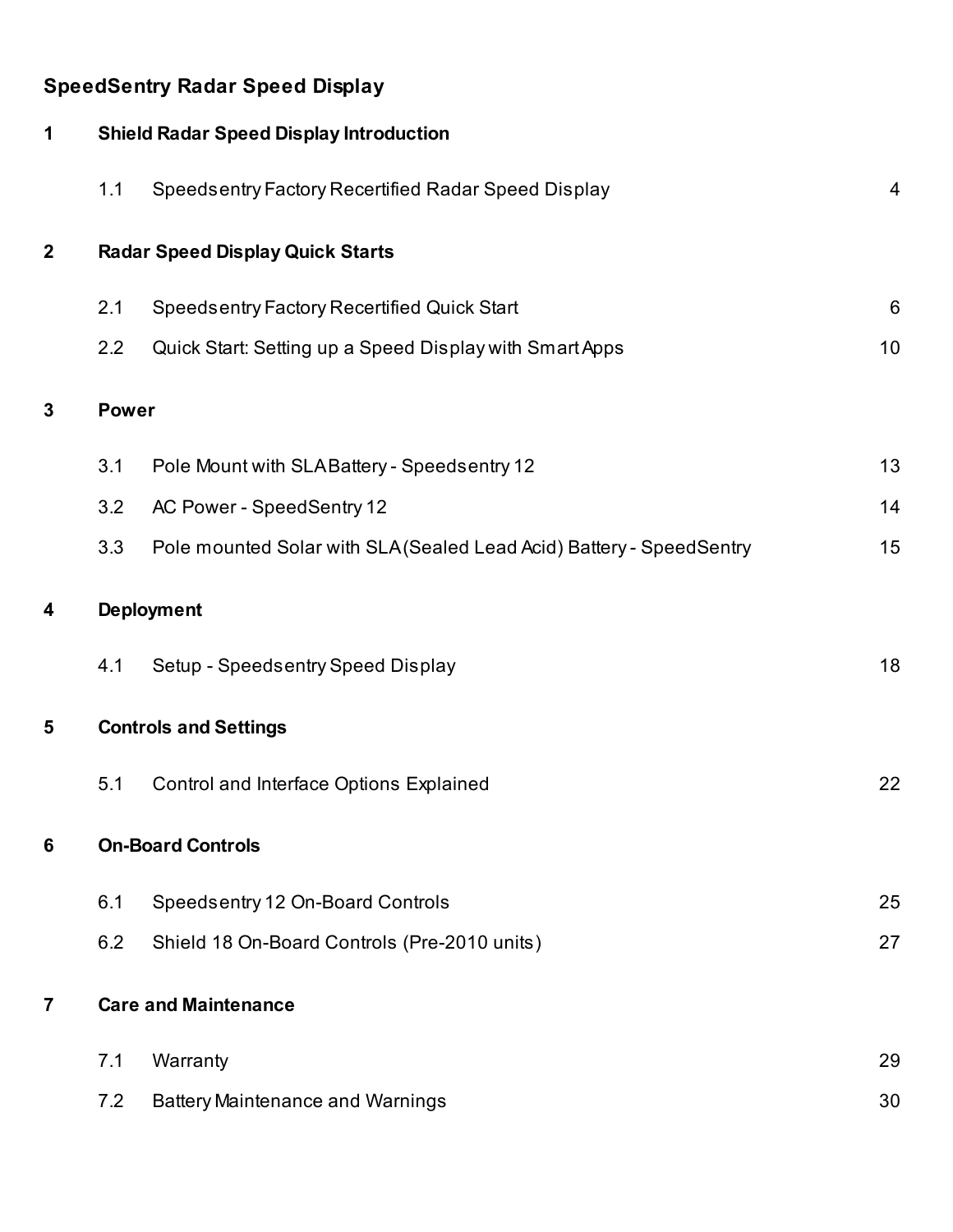## **Shield Radar Speed Display Introduction**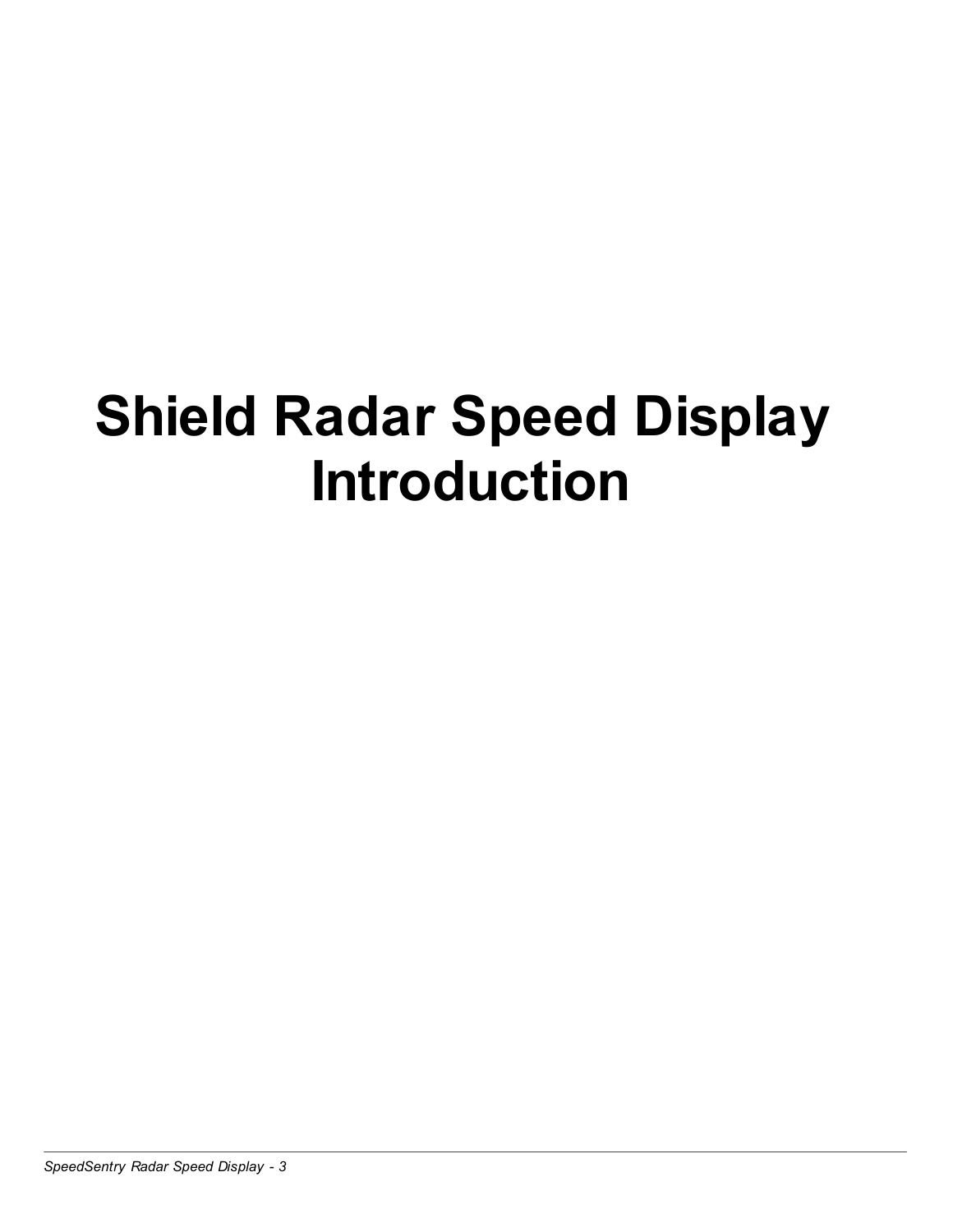#### **Speedsentry Factory Recertified Radar Speed Display**

The SPEEDsentry is a portable and flexible radar speed display sign ideal anywhere traffic calming is essential. Drivers receive instant feedback based on their speed from the 12" display. The sign provides easy mounting and programming, and it offers a wide variety of options to suit your needs. The Speedsentry can be powered by a sealed lead acid battery for portable applications, and can be augmented with solar changing or AC power for permanent applications.

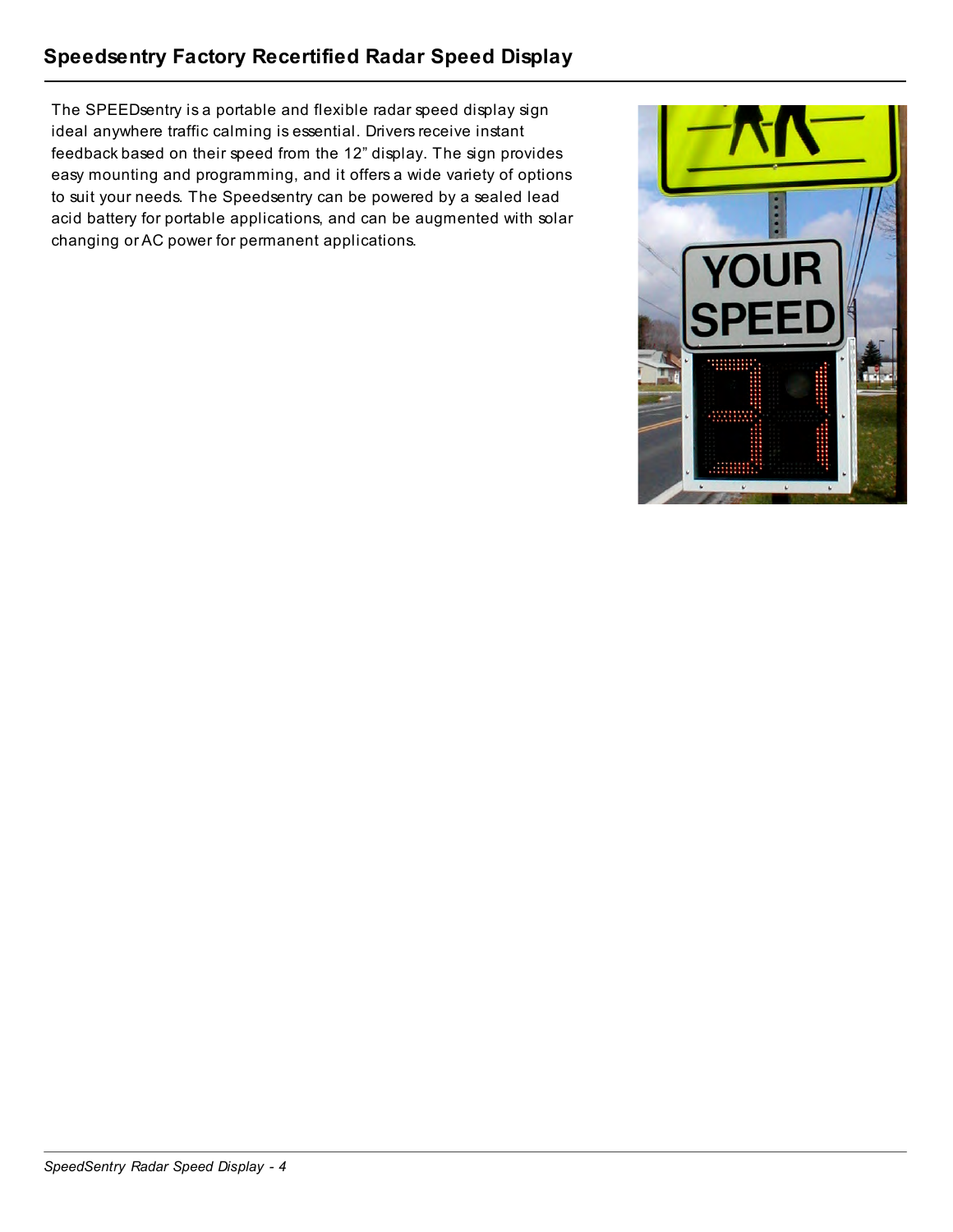### **Radar Speed Display Quick Starts**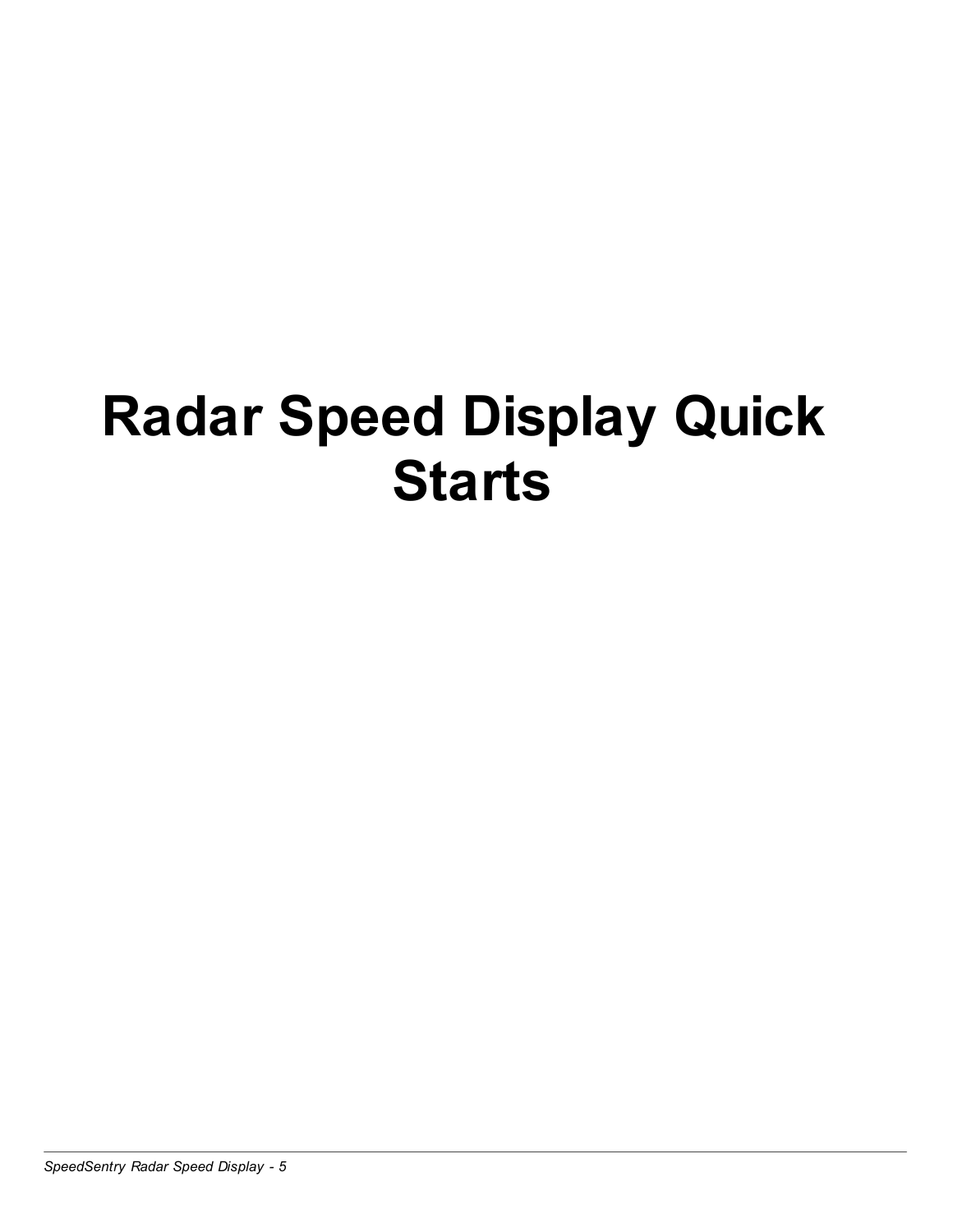#### **Unpack the Speedsentry**

Remove the unit, batteries, and charger kit from the boxes.

#### **Install handle**

Place 1/4" fender washers onto 1/4-20 phillips screws, and insert the screws into handle. Tighten with a Philips screwdriver.

#### **Install Mounting Hardware to Aluminum Pole**

Use the U-bolts to secure it to an aluminum pole. Make sure the projecting screws on the mounting plate face traffic.

#### **Install Mounting Hardware to U-Channel or Square Pole**

Use the carriage bolts, washers and nuts to secure it to a U-channel or square pole with the nuts on the traffic side of the plate. Make sure the projecting bolts on the mounting plate face traffic.







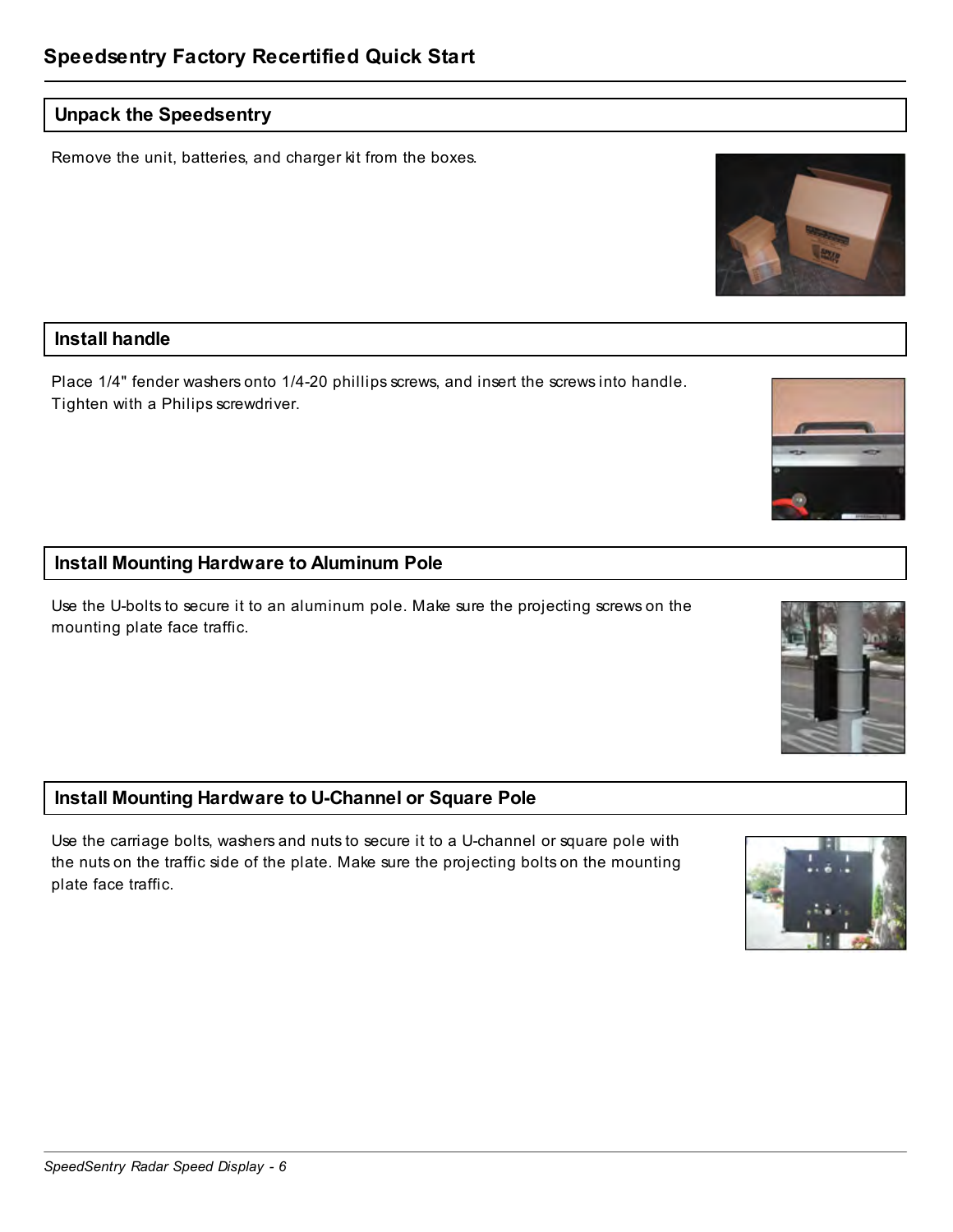#### **Attach the Speedsentry to the Mounting Plate**

Place the four large wing nuts inside the unit so they are within reach when the unit is opened. With the display facing traffic, hoist the unit onto the mounting plate sliding it onto the four protruding bolts. While holding the unit in place, open the front and place a washer and wing nut on each screw inside the unit and tighten to secure. Tighten the top left nut forst, and this will hold the unit in place while the other nuts are put on. Do not mount the unit with the battery installed.

#### **Attach battery cable**

To install the battery cable, attach the black wire of the battery cable to the negative (black) terminal and the red or white wire of the battery cable to the positive (red) terminal. Use the supplied hardware.

#### **Install battery**

Place the battery on the door's shelf. Replace the battery strap, and tighten the wing nuts on the strap to secure. Connect battery cable plug to the receptacle in the unit. The unit will run a 70-second diagnostic test.

#### **Program the Unit - 2 Button Control**

Make sure the power is on. Press the Speed Limit button to set the speed. The speed limit will display on the unit's display. The first press will display the current setting, and each successive press will increment the speed limit by 5 MPH. Press the display mode until you see the cS display, which is constant with the violator strobe, or the c, which is constant without the strobe. On the new outside controls, the button on the left controls the speed limit and the button on the right controls the display mode. The buttons become inactive 5 minutes after power is applied to prevent tampering. There are





Speedsentry Controls Outside Unit

Speedsentry Controls, insideunit





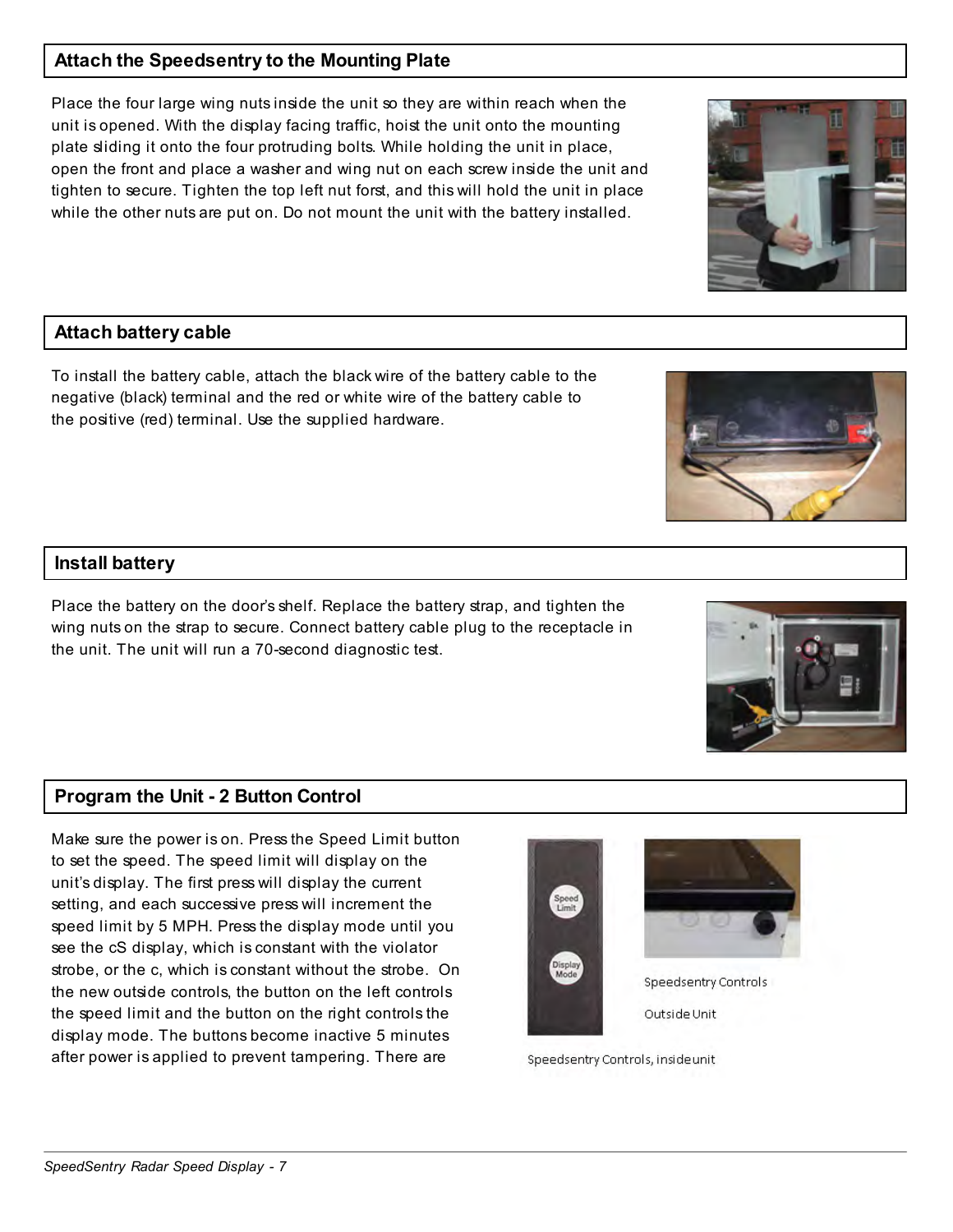more display options covered in the manual. See Speedsentry On-Board Controls for more information on the settings available on the unit.

#### **Program the Unit - 2 Button Control**

Make sure the power is on. Press the Speed Limit button to set the speed. The speed limit will display on the unit's display. The first press will display the current setting, and each successive press will increment the speed limit by 5 MPH. Press the display mode until you see the cS display, which is constant with the violator strobe, or the c, which is constant without the strobe. On the new outside controls, the button on the left controls the speed limit and the button on the right controls the display mode. The buttons become inactive 5 minutes after power is applied to prevent tampering. There are more display options covered in the manual. See Speedsentry On-Board Controls for more information on the settings available on the unit.

#### **Program the Unit - 4 Button Control with LCD**

Turn the power on with the Power button. Step through the settings with the Settings button. Change settings with the up and down arrows. To get started, set the speed limit, set the radar to always on, the display to always on and the violator strobe to the speed limit.



Speedsentry Controls, insideunit

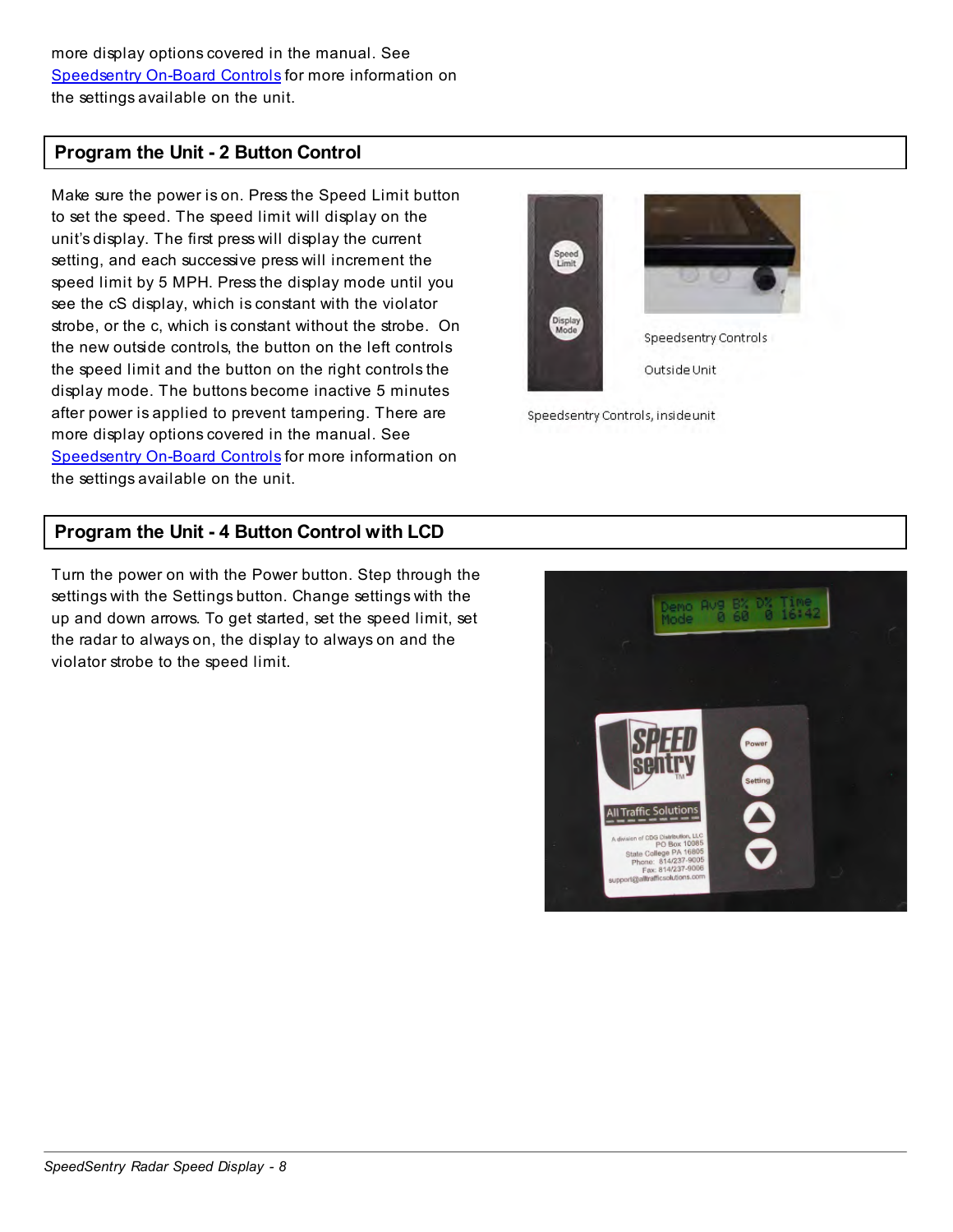#### **Install "Your Speed" Sign**

With the supplied wrench, remove bolts and washers on the left and right side of the "Your Speed" sign. Rotate the sign so the words "YOUR SPEED" face traffic. Reattach the bolts and tighten to secure. Do not loosen the center screw as this is the rotating hardware.



#### **Ready to go**

The SPEEDsentry is installed and ready for use.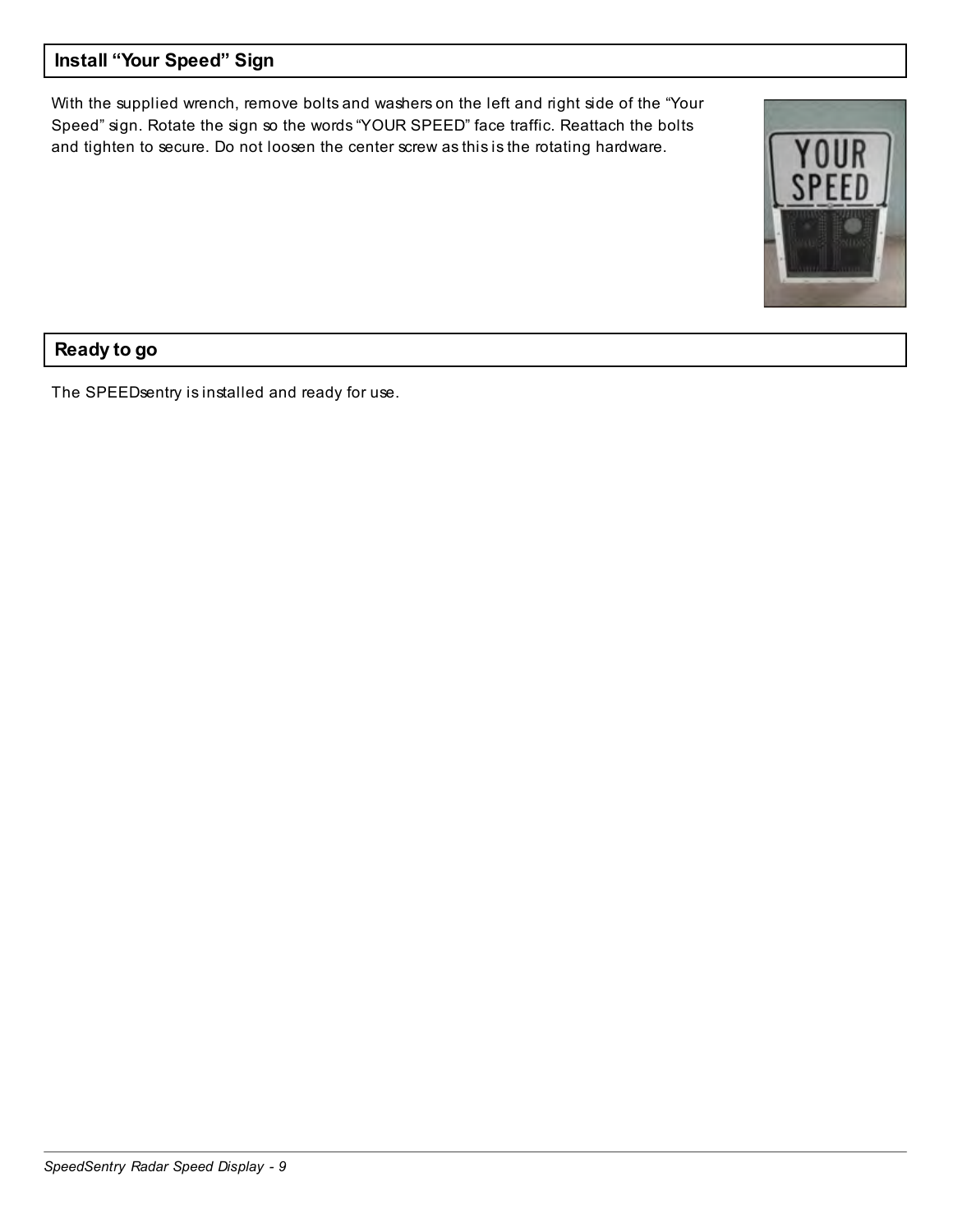Log in to SmartApps website

Open remote management at apps.alltrafficsolutions.com. Log in with your user name and password.

#### **Set up the location in the server where the sign will be placed**

Set up a location on the *Setup-Locations* tab. Click new location, fill in the requested information and *Save*. Road/Group lets you group multiple addresses on one road or in a neighborhood together.



LOG ON

**Email Accress** Pais-ord

#### **Move sign to server location**

Go to the *Equipment Management* tab and click *Move* for the sign that requires the settings change.

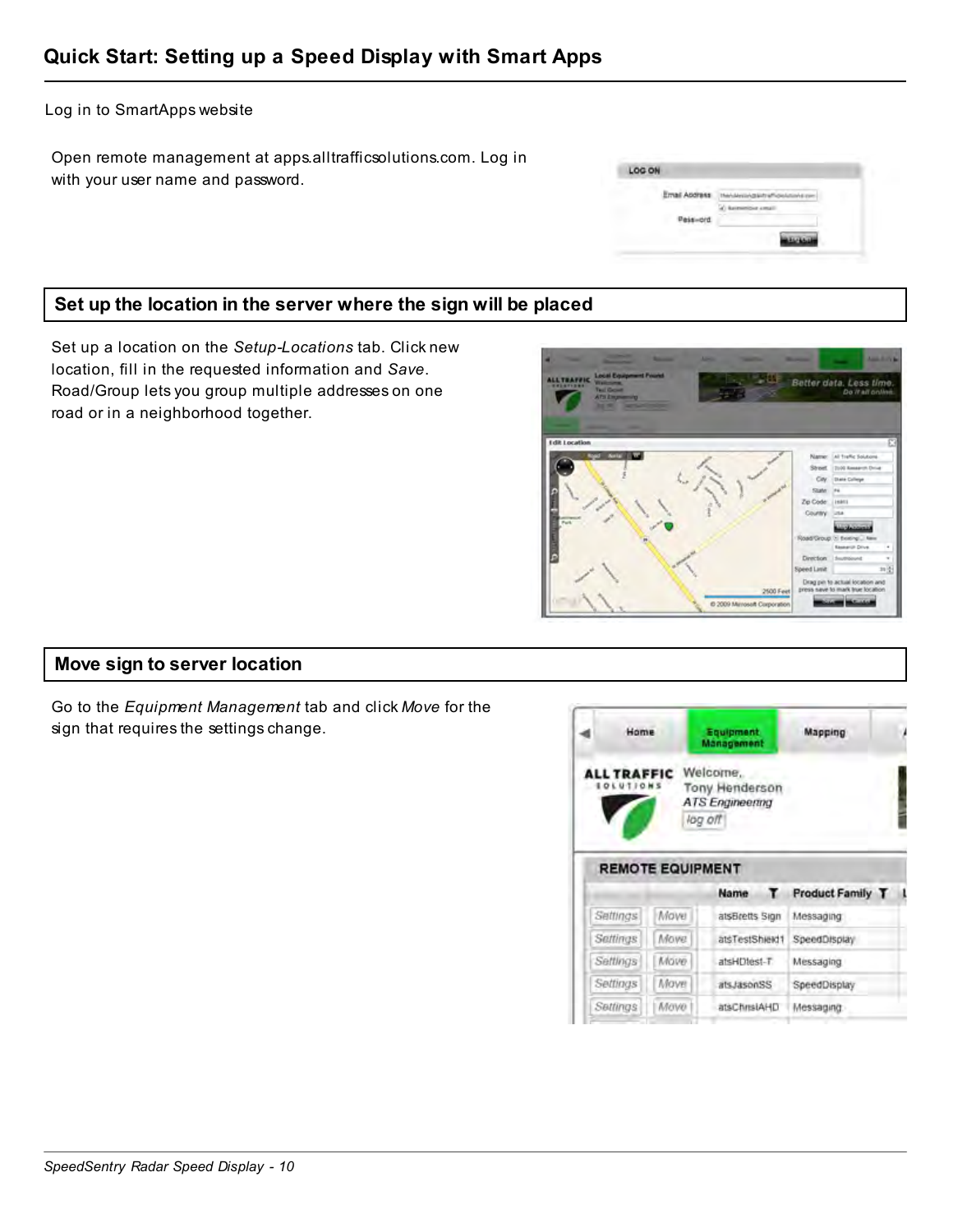#### **Set Move location and update settings**

In the move dialog, select the new location that was created, and select *Pending Move*. Check *Assign new settings* and enter the desired display settings. Click *Apply Changes*.

| Name: student<br>Louisian Research Days, All Traffic Bolutions (III)<br>New Location - Present Direct Al Traffic Excess (F. F.<br>of Assignment artitings for real booting? |                                    |                        | LashLogin 2/14/2011 5:26<br>It Ventrey Conferences<br>Effective QuintTimes<br><b>WELFALL</b> |
|-----------------------------------------------------------------------------------------------------------------------------------------------------------------------------|------------------------------------|------------------------|----------------------------------------------------------------------------------------------|
| -<br><b>Birth Links</b>                                                                                                                                                     | <b>Toyle</b><br><b>CT Linking</b>  | <b>Longitude</b>       |                                                                                              |
| <b>SPEED LIMT</b>                                                                                                                                                           | <b>DISPLAY</b><br><b>C. Enable</b> | <b>STROBE</b>          | <b>AUX OUT</b><br>< 1000<br>704466                                                           |
| <b>SPEED</b><br>LIMIT                                                                                                                                                       | DISPLAY<br>ABOVE                   | <b>STROBE</b><br>ABOVE | <b>AUX OUT</b><br><b>ABOVE</b>                                                               |
| 35                                                                                                                                                                          | 5                                  | 40                     | 40                                                                                           |
|                                                                                                                                                                             | MAX<br><b>SPEED</b>                |                        | Duseon After Troper<br>1996.37<br><b>Service Control</b>                                     |
|                                                                                                                                                                             | 55                                 |                        | <b>Silvers</b>                                                                               |
| <b>DIGIT DISPLAY</b>                                                                                                                                                        | <b>RADAR</b>                       | <b>STATISTICS</b>      |                                                                                              |
| a) North Frank Forest                                                                                                                                                       | Seminity  <br>Line:<br>flight      |                        |                                                                                              |

#### **Mount the sign and tell the server that it has "Moved"**

Mount the sign at the designated location in the field and turn it on. Initiate the Move Sign function by holding the speed limit and display settings buttons on the unit at the same time. This will make the sign call in, get the new settings and start to assign recorded data to this location.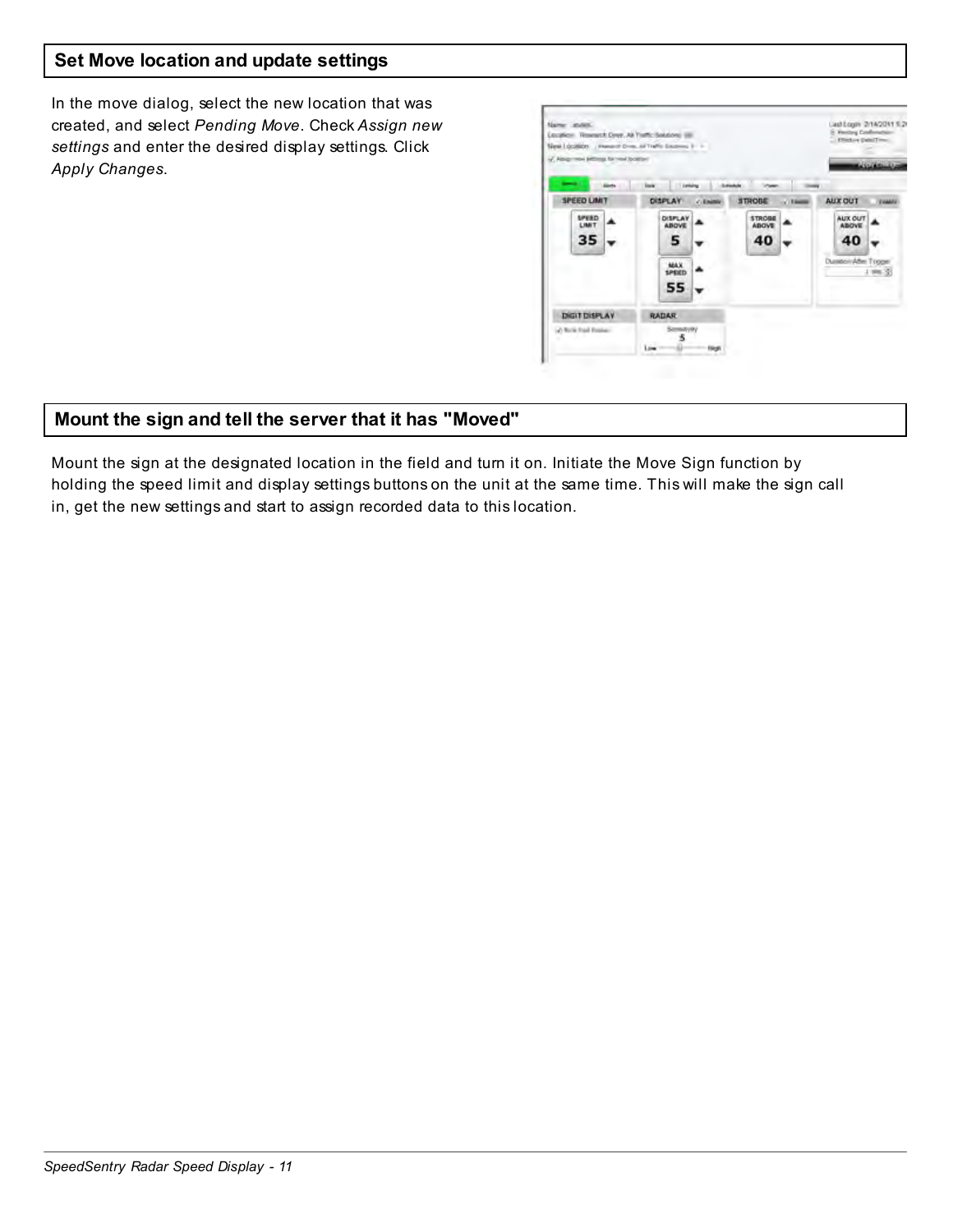### **Power**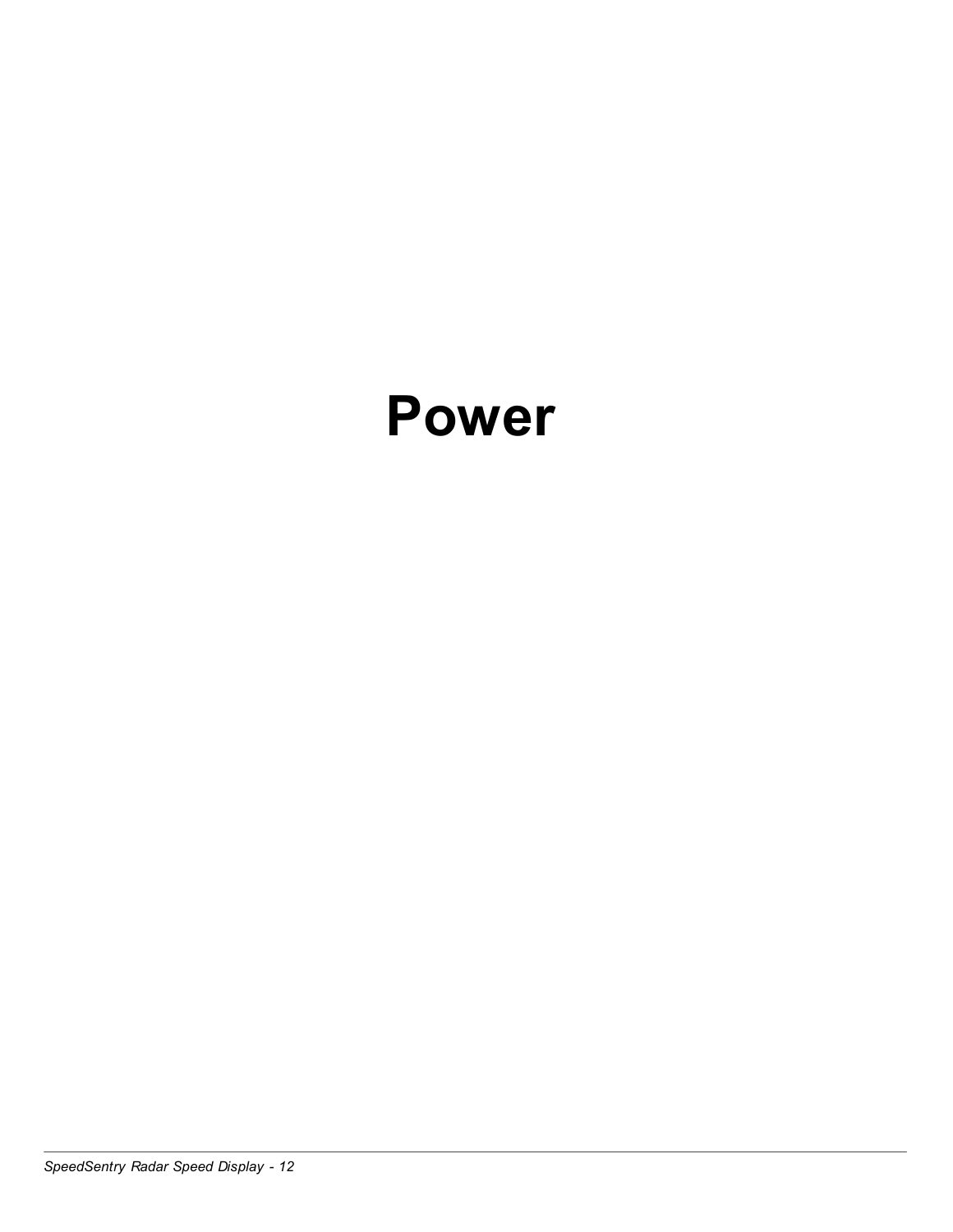Sealed Lead Acid Power for pole mount Speedsentry speed displays

#### **Attach Battery Leads**

To prepare the battery for installation, first attach the black wire of the battery cable to the negative (black) terminal. Then attach the red or white wire of the battery cable to the red (positive) terminal. Do not reverse polarity. The fuse is a 10A, 32V 3AG time delay. Replace only with a 10A, 32V 3AG time delay fuse.

#### **Install Battery into Speedsentry**

Hook up the battery after you secure the unit to the mounting plate. Open the Speedsentry, place the battery on the shelf, and install the battery bracket. Connect the battery cable to the receptacle in the unit. The unit will now return to the settings from the last time the power was removed.

#### **Connect Solar, if applicable**

If the unit has solar, install the panel per the step below and connect the solar panel harness to the connector on the bottom of the unit.

#### **Start Up**

Every time you connect the Speedsentry's battery and press power, the display performs a startup test. It flashes the lights and strobe on the display and runs through a brightness cycle. The display shows patterns rather than specific numbers. This test takes about 15 seconds. Wait for this test to complete before performing other functions on the Speedsentry.



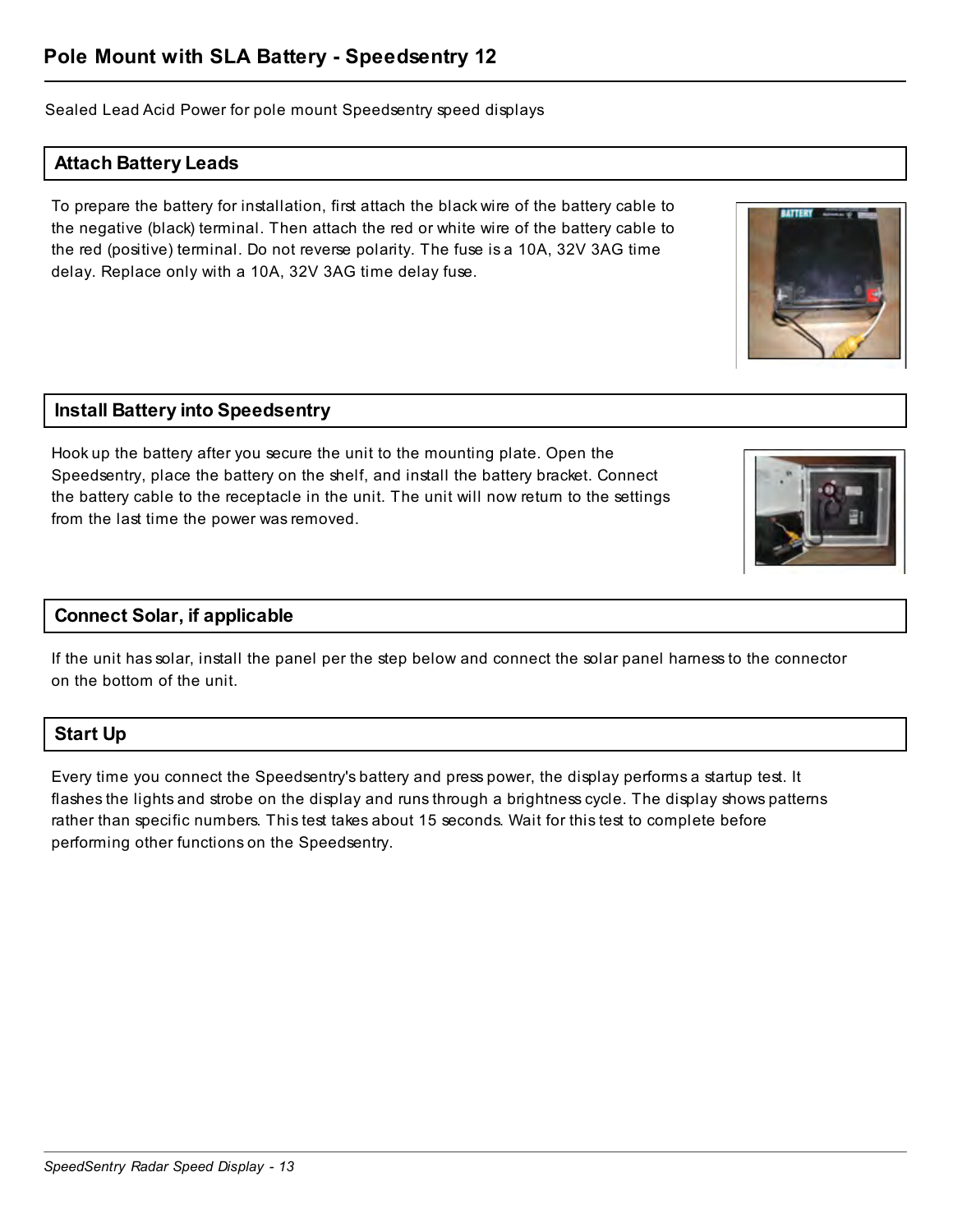#### AC Power for Speed Displays

**CAUTION: High voltages present in AC Supply. Follow all applicable electrical codes when connecting the SPEEDsentry to the power line. Ground enclosure according to all applicable codes. Disconnect AC power before installation. Service should only be done by qualified personnel.** 

#### **AC Power connections for Speedsentry SS12**

- Mount the SPEEDsentry in the desired location.
- Disconnect AC power to the power supply line.
- Drill a .875" diameter hole for the provided cord grip fitting in the SPEEDsentry enclosure where desired. See image for recommended location (placing the hole in the back lid of the unit will allow the front of the unit to swing open).
- Place the provided cord grip fitting into the drilled hole and secure by tightening the nut on the inside.
- Bring AC line through fitting to the outside of the unit. Tighten the cord grip fitting around the cable.
- Make the AC Connections:
- **Black wire to Line/Hot**
- **White wire to Neutral**
- **Green wire to Ground** using preferred method (twist-on wire connectors are provided).
- Also provided is a small weatherproof box to further protect this connection. If preferred, this box can also be mounted inside the SpeedSentry.
- Plug the SPEEDsentry DC power connector from the AC power supply into the SPEEDsentry power input receptacle below and to the left of the radar . (Note that this DC plug can be disconnected and the SPEEDsentry can then be operated with a battery connected to the power input receptacle.)
- Apply AC power.
- The SPEEDsentry is ready for use. Configure according to the SPEEDsentry instructions.
- When power is removed and reapplied, the Speedsentry will return to the same operating mode as when power was removed.

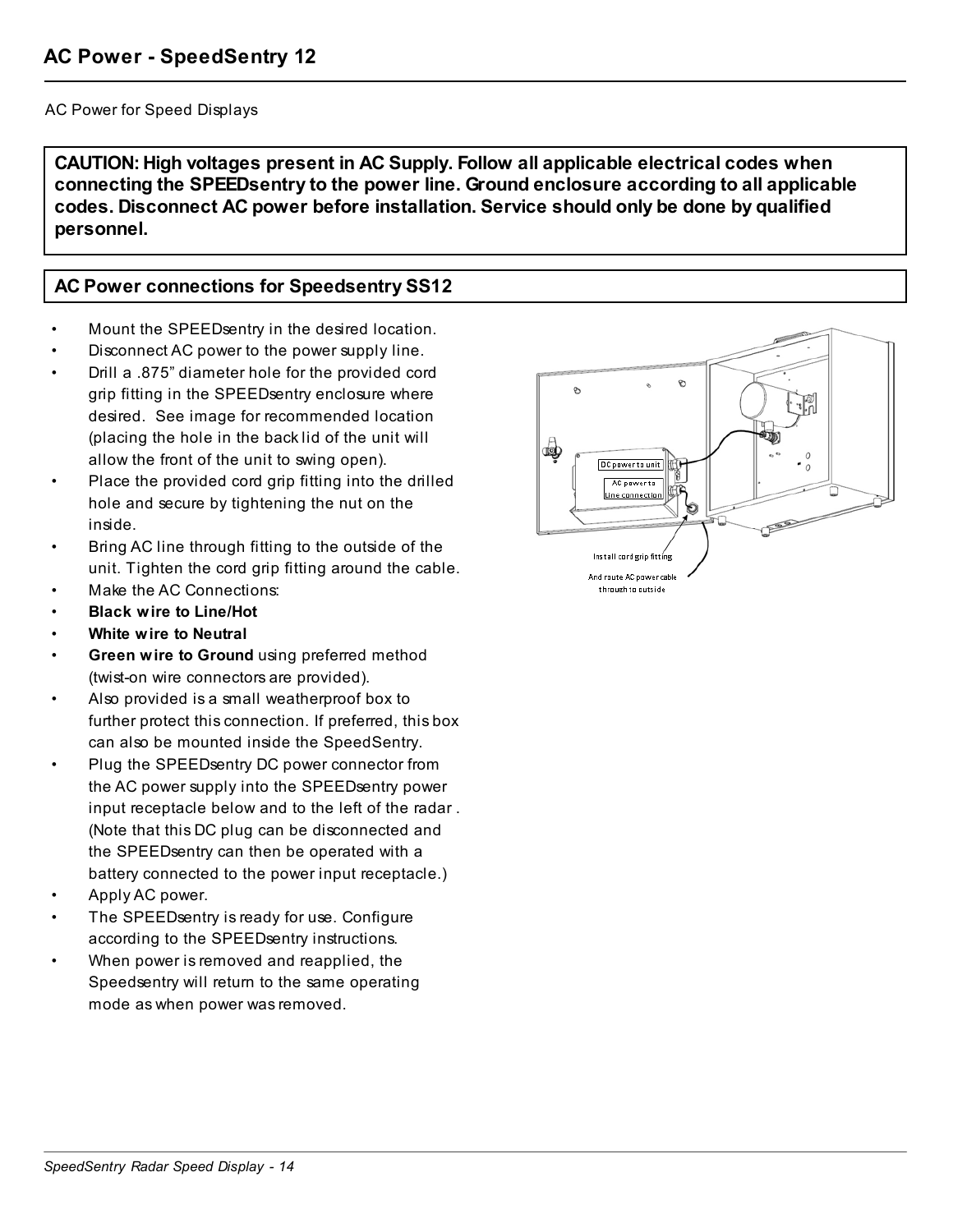Mounting solar panels on pole and connecting SpeedSentry, Shield and SpeedAlert signs.

#### **Solar Panel**

- The solar panels work with the solar controller located in the system's battery compartment or in the trailer's battery box. The controller continually recharges the batteries up to full whenever sufficient sunlight generates a charging current. It prevents overcharging the batteries and draining the batteries during low-light periods.
- Appropriate panel size for solar assist depends on display sign model, traffic volume, geographic location, battery capacity and operating times. Actual performance depends on application and mounting location. Contact All Traffic Solutions for help in selecting an appropriately sized panel and battery combination.
- Place panels in direct sunlight and tilt them toward toward true south to maximize their effectiveness. To calculate the best angle of tilt in the winter when there are the least sun hours, take your latitude, multiply by 0.89, and add 24 degrees. The result is the angle from the horizontal at which the panel should be tilted.
- Mount the speed display unit so the display remains out of direct sunlight whenever possible for optimal viewing.
- ATS uses Sealed Lead Acid batteries for solar systems, as charging lithium batteries in extreme hot or cold temperatures can damage the battery.

#### **Mounting the Solar Panel to a pole**

#### **Notes**:

- Solar panels will all mount similarly, though actual bolt positioning on the Panel Supports may vary.
- Bracket shown banded to a standard 4.5" diameter pole. Bracket can also be mounted with U-bolts (not provided).

#### **Installation Steps**

**1.** Lay solar panel face down on a protective surface and attach panel supports with supplied hardware **(HHMS\* ¼-20 x .75 (qty4), lock washer ¼ (qty4), washer ¼ (qty8), nut ¼-20 (qty4))** and finger tighten. **2.** Attach end clips to bucket using supplied hardware **(HHMS 5/16-20 x .75 (qty4), lock washer 5/16 (qty4), washer 5/16 (qty8), nut 5/16-18 (qty4))** and finger tighten.

**3.** Attach panel supports to end clip with supplied hardware **(HHMS 5/16-20 x .75 (qty4), lock washer 5/16 (qty4), washer 5/16 (qty8), nut 5/16-18 (qty4))** and finger tighten.

**4.** Attach bucket to pole using U-bolt or banding.

**5.** Adjust the tilt angle to the recommended angle above.

**6.** Tighten all hardware until the lock washer is flat.

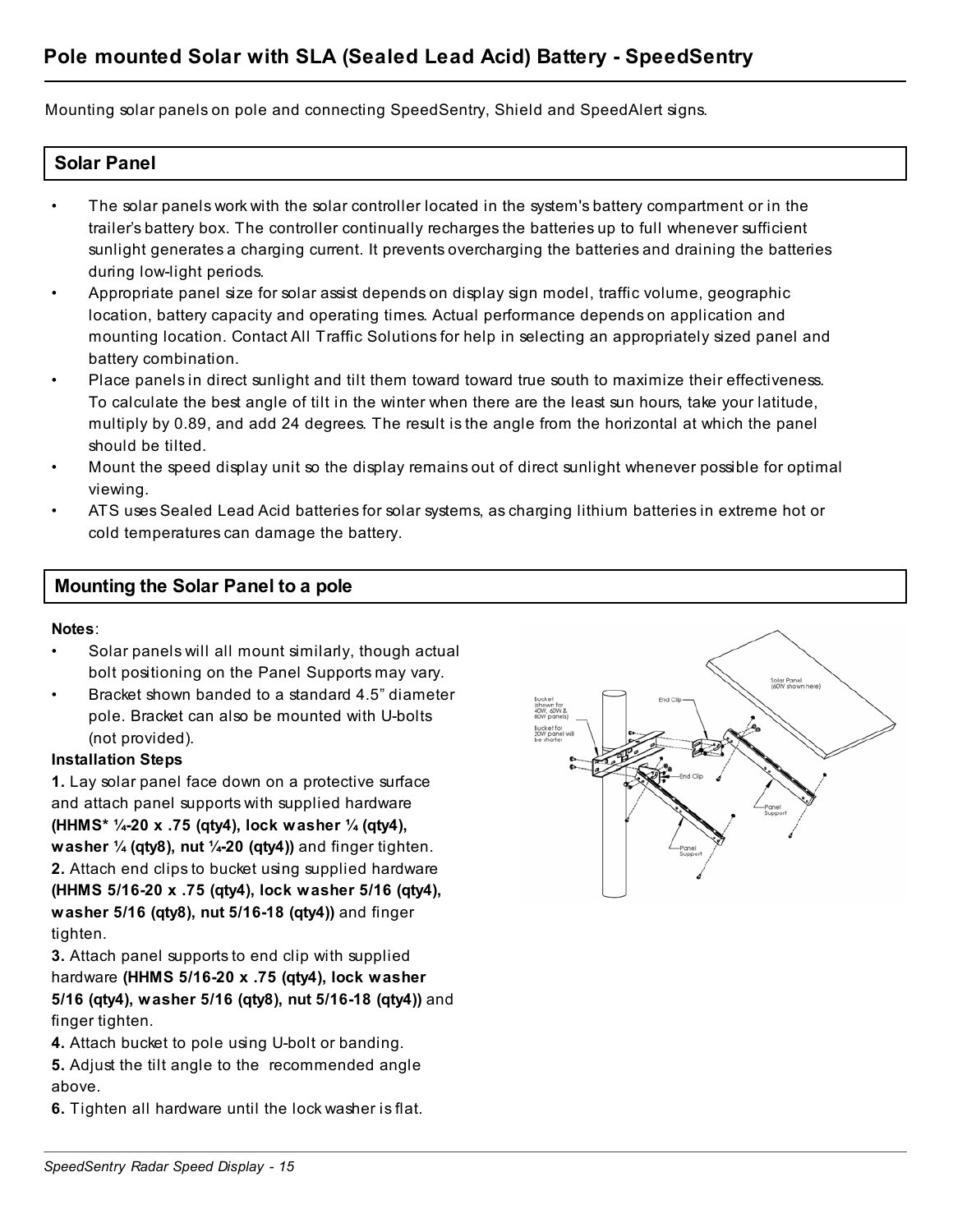#### **Speedsentry SS12 solar panel and battery connections**

For solar configured Speedsentry units, the enclosure will come equipped with a solar controller for regulating the voltage from the solar panel. Install the battery following the power instructions but attach the battery cable to the wire harness that hangs freely off of the solar controller. The cable from the solar panel is attached to the receptacle on the bottom of the speed display enclosure. The plug from the load terminals of the solar controller connects to the receptacle on the SpeedSentry.

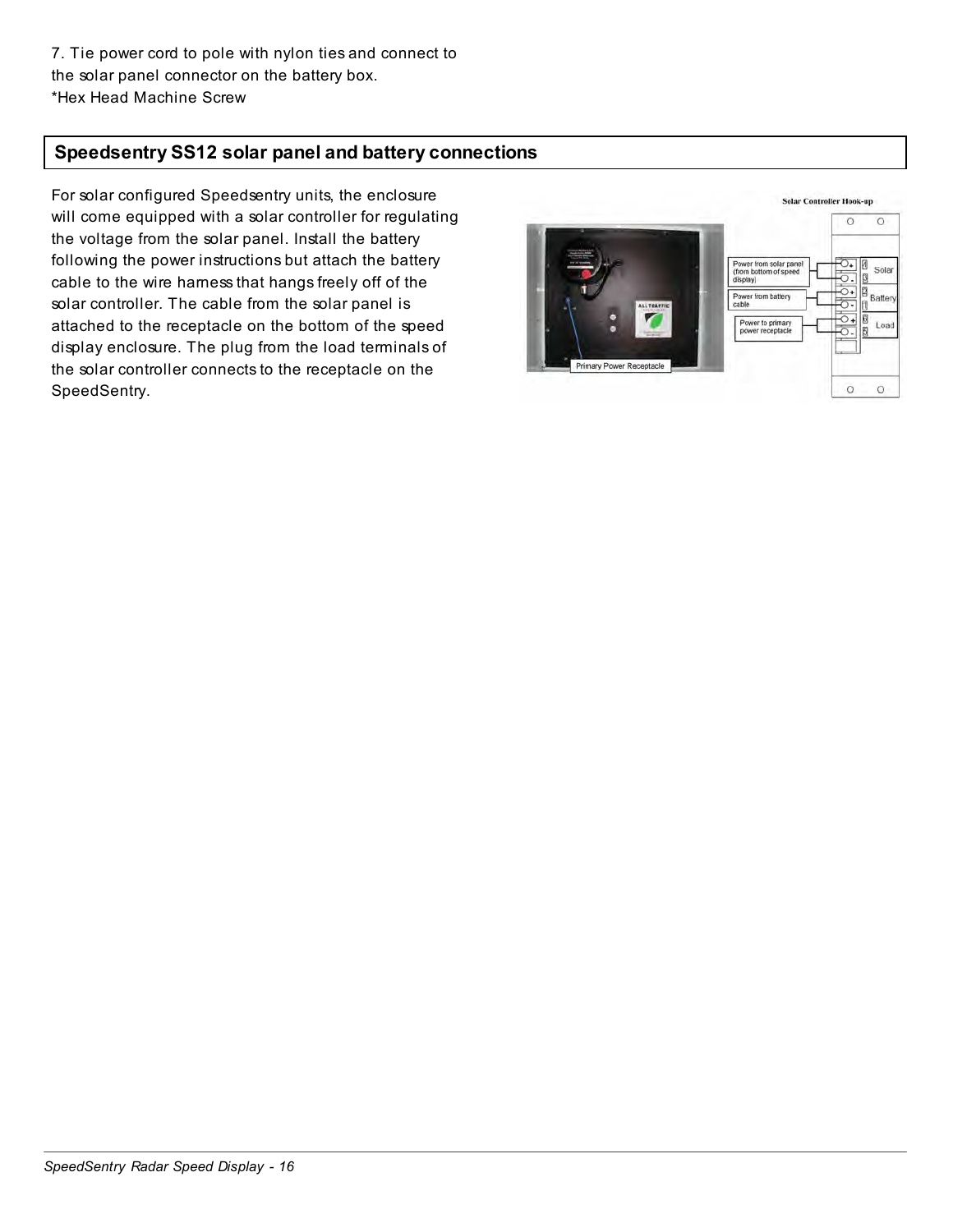# **Deployment**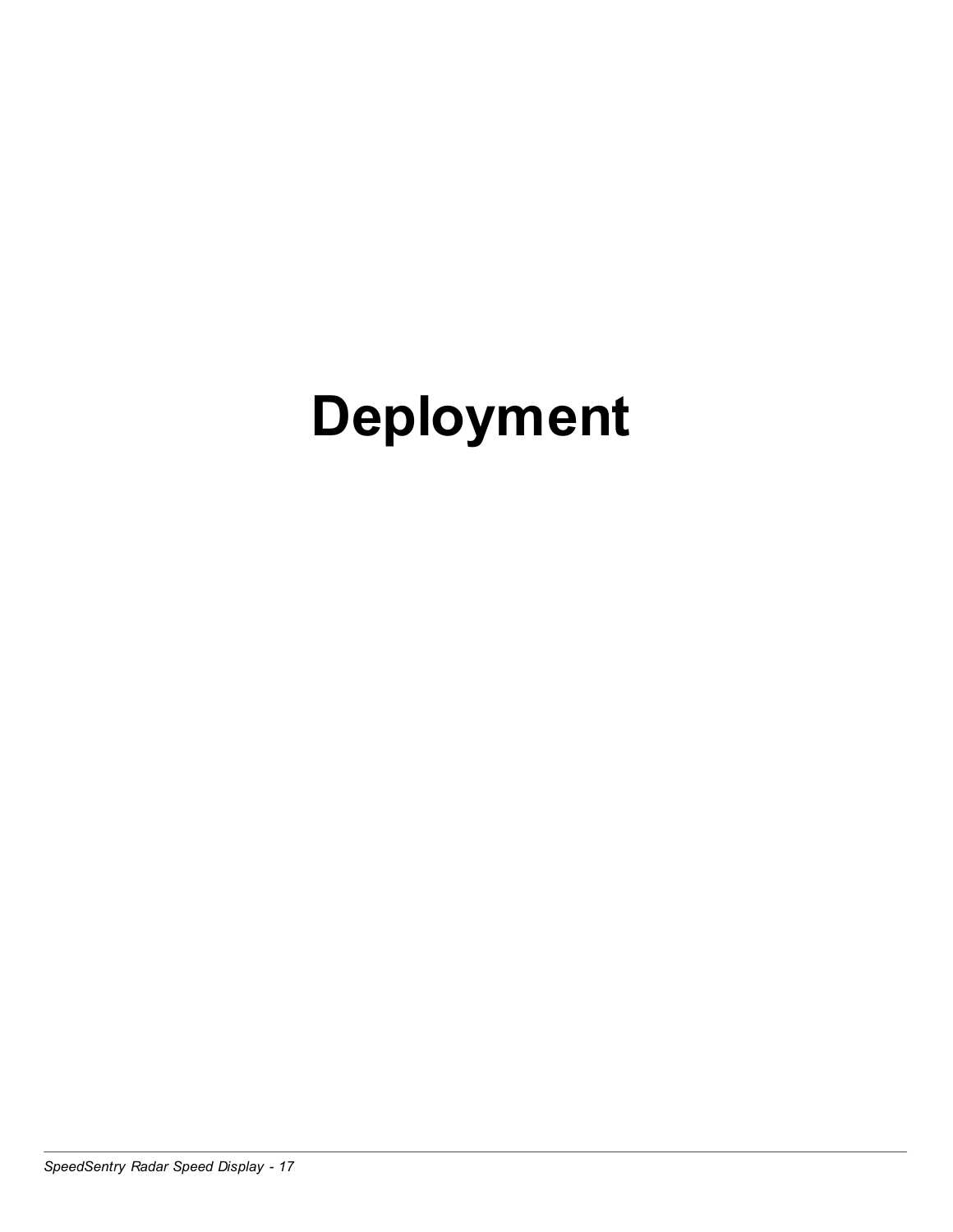This section covers the setup and installation of the SPEEDsentry unit, including the attaching the handle, identifying a proper location, mounting the unit, and positioning the "YOUR SPEED" sign.

#### **Attaching the Handle**

To attach the handle to the unit for easy carrying, use the included molded plastic handle, 2 washers, 2 small screws, and a Phillips screwdriver. Remove the plugs from the holes on the top of the unit. Align the handle with the predrilled holes on top of the unit. Add fender washers to 1/4-20 screws and tighten both through hole into handle from inside the unit.



#### **Identify Location**

The SPEEDsentry mounts to a pole, a vehicle hitch, or a trailer. Pole-mounting options include a 4" aluminum pole, a U-channel pole, square pole and other available poles.

Choose a location near enough to the road to allow the SPEEDsentry to face oncoming traffic as directly as possible. Pointing the unit with a smaller angle ensures greater accuracy of the radar. Mount the unit at a height of 6' to 8' to the center of the display, if possible, for optimal performance. Avoid mounting the unit with direct sunlight on the face whenever possible. No matter the mounting option you choose, make sure the location prevents the unit from interfering with traffic. NOTE: These same considerations also apply if you use a ATS-5 trailer.

#### **Fasten Mounting Bracket**

The mounting bracket allows multiple options for attachment to a pole. Holes in the mounting bracket accommodate U-bolts (included), carriage bolts (included), and metal bands (not included).

NOTE: The SS12 is NCHRP 350 accepted when mounted to a 4" aluminum pole with a breakaway base using the supplied U bolts with the SPEEDsentry mounted at least 5' above the ground to the bottom of the unit and with a 26Ah battery installed. (Acceptance letter SS-135)



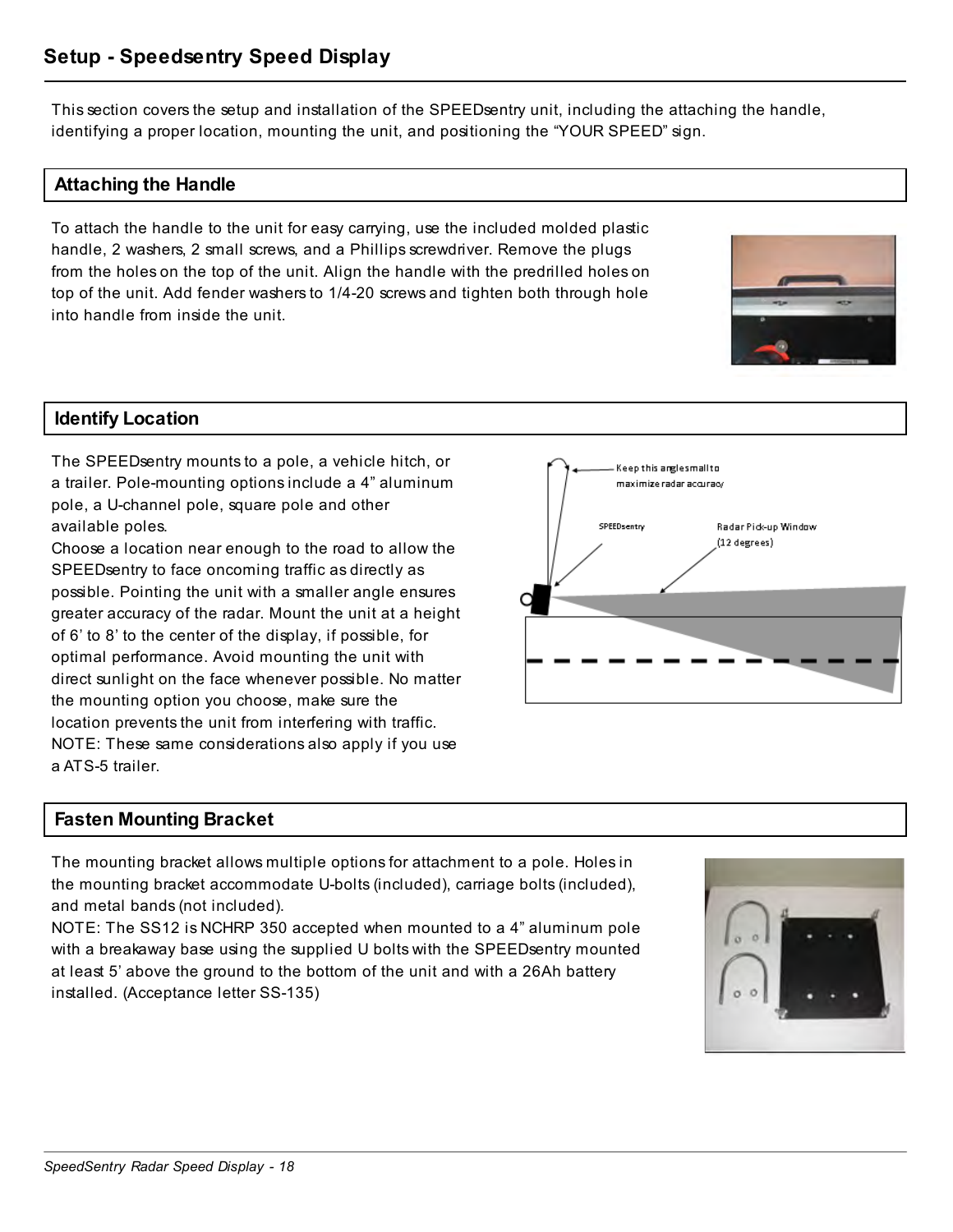#### **Attach to Aluminum Pole**

To mount the bracket to an aluminum pole, you need 2 U-bolts with nuts and the mounting plate. Remove the nuts from the U-bolts. Place the mounting plate against the pole so the protruding screws point toward traffic. Place one U-bolt behind the pole and thread the ends through the holes in the plate. Use the nuts to secure the bolt in place. Repeat with the second U-bolt.

**NOTE**: Do not over tighten the mounting bolts because it bends the plate and you will not be able to mount the unit. If the plate bends, remove it from the pole, turn it around, and tighten the U-bolts to straighten the plate. Then reverse and reinstall.

#### **Attach to U-Channel or Square Pole**

To mount the bracket to a U-channel pole, you need 2 carriage bolts, washers, nuts, and mounting plate. Place the mounting plate against the pole so the protruding screws point toward traffic. Thread the bolt through the hole in the pole and through the plate. Secure with washer and nut. Repeat with the 2nd bolt. Using the arced slot allows adjustment to keep the Speedsentry parallel to the road.

#### **Other Mounting Options**

The SPEEDsentry comes with hardware to install the unit to a 4" aluminum pole and a U-channel pole. The aluminum mounting bracket can be drilled with more holes to accommodate your specific hardware. If you use hardware other than what is provided, make sure its installed length extends no more than 1" from the surface of the mounting bracket on the SPEEDsentry mounting side. Otherwise, the hardware interferes with hanging the unit on the mounting plate.

#### **Hang the Unit**

Open the unit and place the four mounting wing nuts and washer from the mounting plate inside on the bottom so they are accessible, and close the unit. With the display facing traffic, hoist the unit to the mounting plate and align the holes with the bolts. Settle the unit onto the screws and against the plate. While holding the unit against the plate, open the door. Thread a wing nut and washer onto each screw and tighten to secure.

NOTE: Never install the battery before hanging the unit.

#### **Mounting on the Trailer**

*SpeedSentry Radar Speed Display - 19*

The SPEEDsentry only mounts on the ATS-5 Trailer with the bumper pole mount option for the Speed Dependent Messaging system.





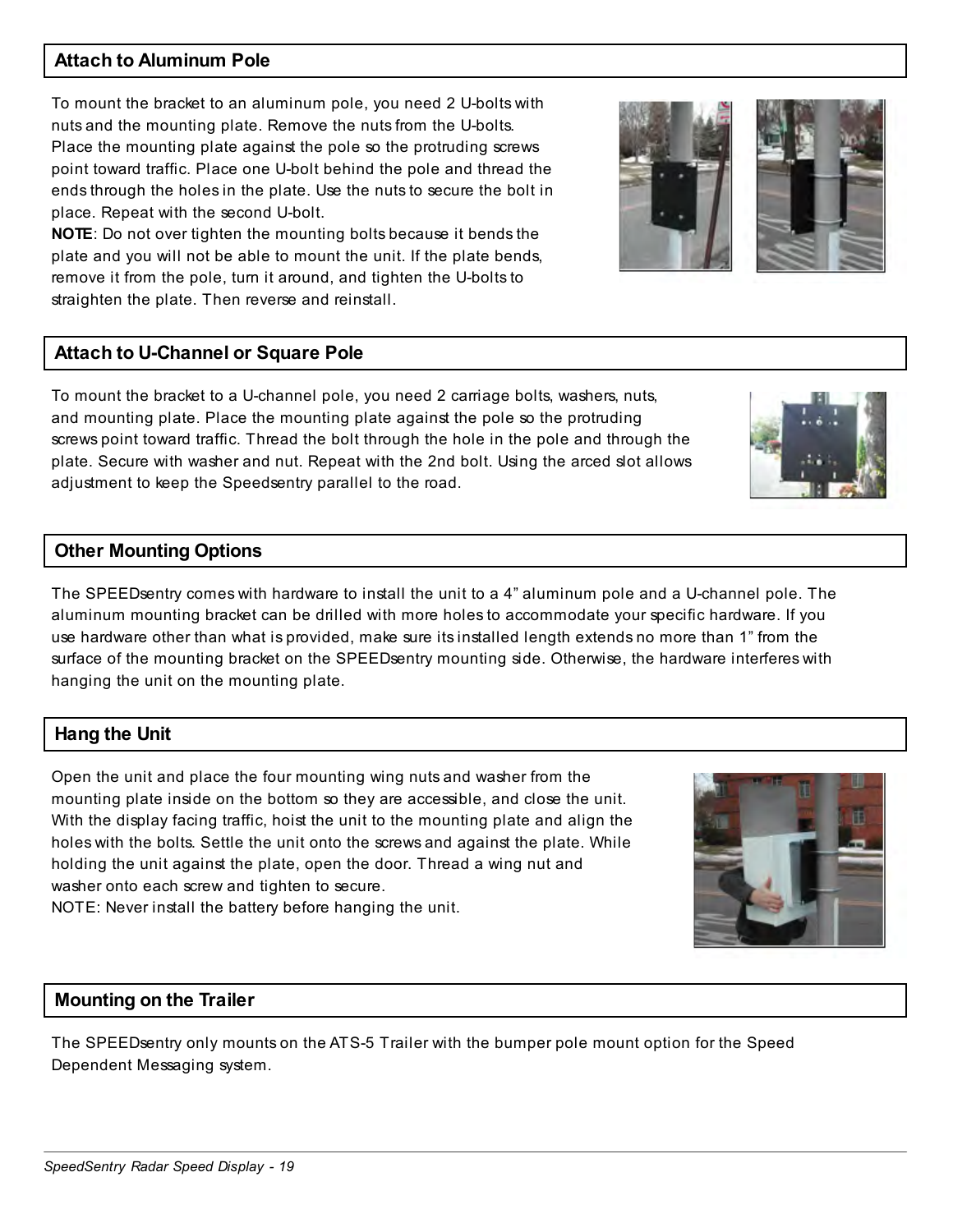#### **Rotating the "YOUR SPEED" Sign into position**

With the supplied tamper proof Torx wrench, remove bolts and washers on the left and right side of the "YOUR SPEED" sign. Do not loosen the center bolt. Rotate the "YOUR SPEED" up. Return the washers and the bolts to the holes and tighten with the Torx wrench to secure the sign. Reverse steps to rotate the sign back down for storage. The provided thumb screws can also be used to mount the sign. The Torx screws are tamper proof, but the thumb screws are not.

**NOTE**: During operation in the Speed Limit Sign mode, replace the "YOUR SPEED" sign with a "SPEED LIMIT" sign to prevent confusion. More information on this mode is provided in the operation section.

**NOTE**: During operation in "stealth mode" with data collection on but with the display off the "your speed" sign can be removed. Note how the hardware is assembled on the center screw for so you can reassemble it correctly.

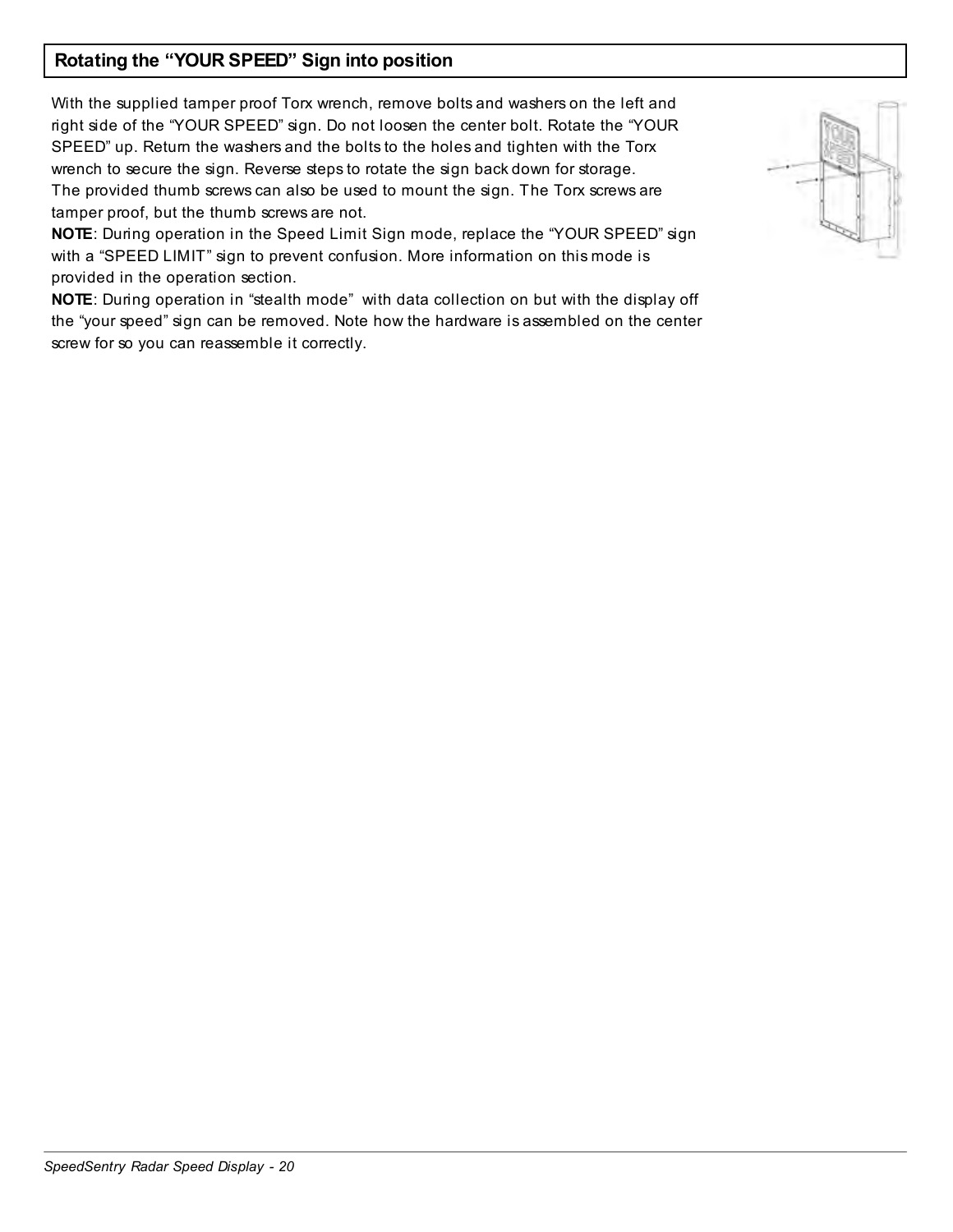## **Controls and Settings**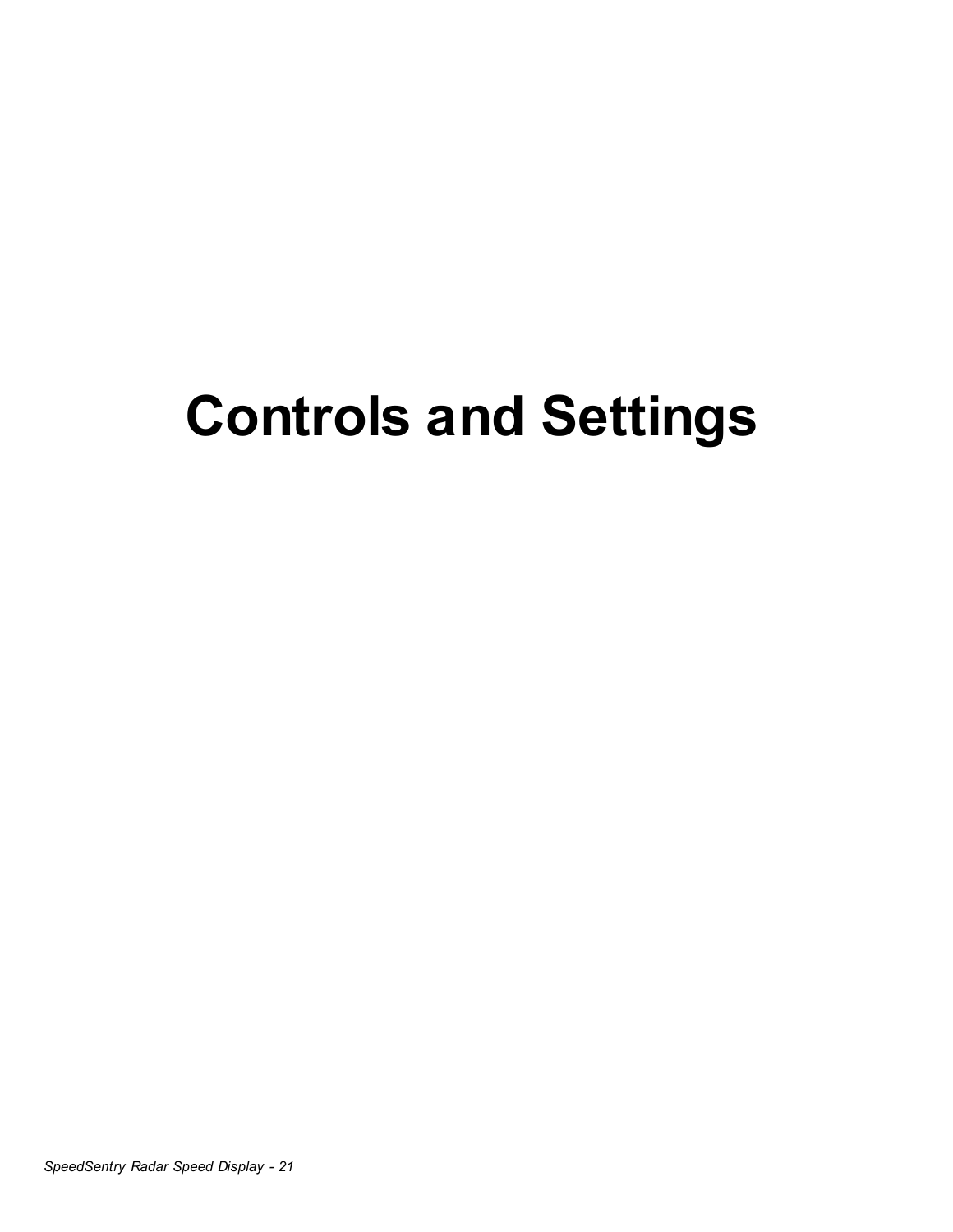#### **Control Options for all ATS Signs**

There are multiple ways to control each ATS Sign. This chapter provides an introduction to the various methods and where to find instructions for each method.

#### **On-Board Controls**

All signs have some version of on-board controls so that the most basic sign settings can be adjusted without any interface device. On speed displays the speed limit and display mode can be set. On message signs, the display mode and message can be selected. These controls are covered in each sign specific manual.

#### **PC with Bluetooth or USB Connection**

A PC can be used to change any settings on the sign. The standard method, included with all signs, uses the provided USB cable to connect to the signs. Optional wireless bluetooth communication is available for all units to simplify this connection. The software used on the PC is a local version of the ATS web-based SmartApps interface. **The first time you use this interface, you must be connected to the internet so that the SmartApps website can be opened and a local v ersion of the web page installed on your PC.** This allows for use whether there is an internet connection available or not. The web-based software connects to the unit with ATS Assist software which must be installed on the computer that will be connected to the sign.

For details on PC controls, see the PC with Local SmartApps Control Manual.

#### **ATS Mobile**

ATS Mobile is an app for Android devices. It will work on most android devices, whether a phone or tablet. ATS Mobile communicates with the sign using bluetooth wireless technology. It also talks to the ATS servers using wifi or cellular connections so that your traffic data and messages are stored, managed and backed up on the server. With ATS Mobile you can change just about any setting on the signs and download traffic data. A standard set of reports is available to analyze traffic data collected using ATS Mobile on the SmartApps website if subscribed to SmartApps or if the unit has the traffic data option.

For complete information on ATS Mobile, see the ATS Mobile for Android Instructions.

#### **SmartApps Web-Based Remote Communication**

SmartApps is the All Traffic Solutions web-based interface used to manage all ATS products and a department's traffic safety program. The subscription SmartApps service provides online web-based remote equipment management through the sign's included cellular connection. The service includes mapping of equipment and data locations, remote alerts, imaging and reporting on collected data. A limited version of the SmartApps interface is used for a PC connected locally to the sign with a USB cable or Bluetooth, one of the options mentioned above. All equipment can be upgraded to the SmartApps remote service. Call All Traffic Solutions for more information.

For complete information on SmartApps, see the SmartApps Web-Based Management Instructions.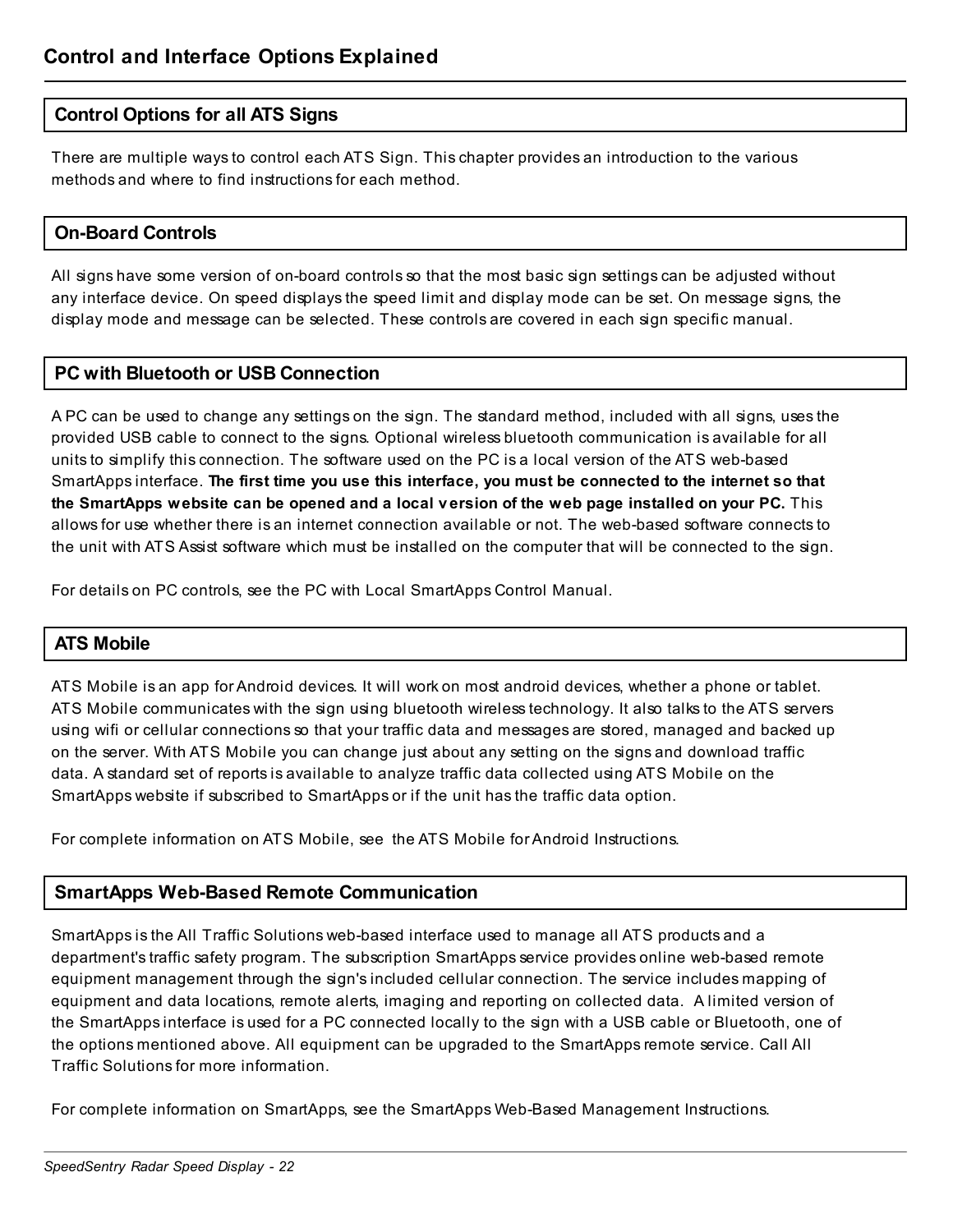#### **PDA - Archive**

Older signs and some Factory Recertified signs can be controlled using a Windows based PDA and the Pocket ATS Software. Most settings on the sign can be controlled using Pocket ATS Software. When traffic data is collected with the PDA it must be synced to a PC and analyzed using a client based version of ATS software.

For complete information on Pocket ATS, see the Pocket ATS for PDA with Windows Mobile Instructions.

#### **Client Based PC Software - Archive**

For legacy units (most before October 2010) there is software that must be installed on a PC. Using this software, sign settings can be modified and traffic data can be analyzed. The PC is connected to the sign with a USB or serial cable. There is no bluetooth wireless option for the client based software Contact ATS with questions regarding this legacy software.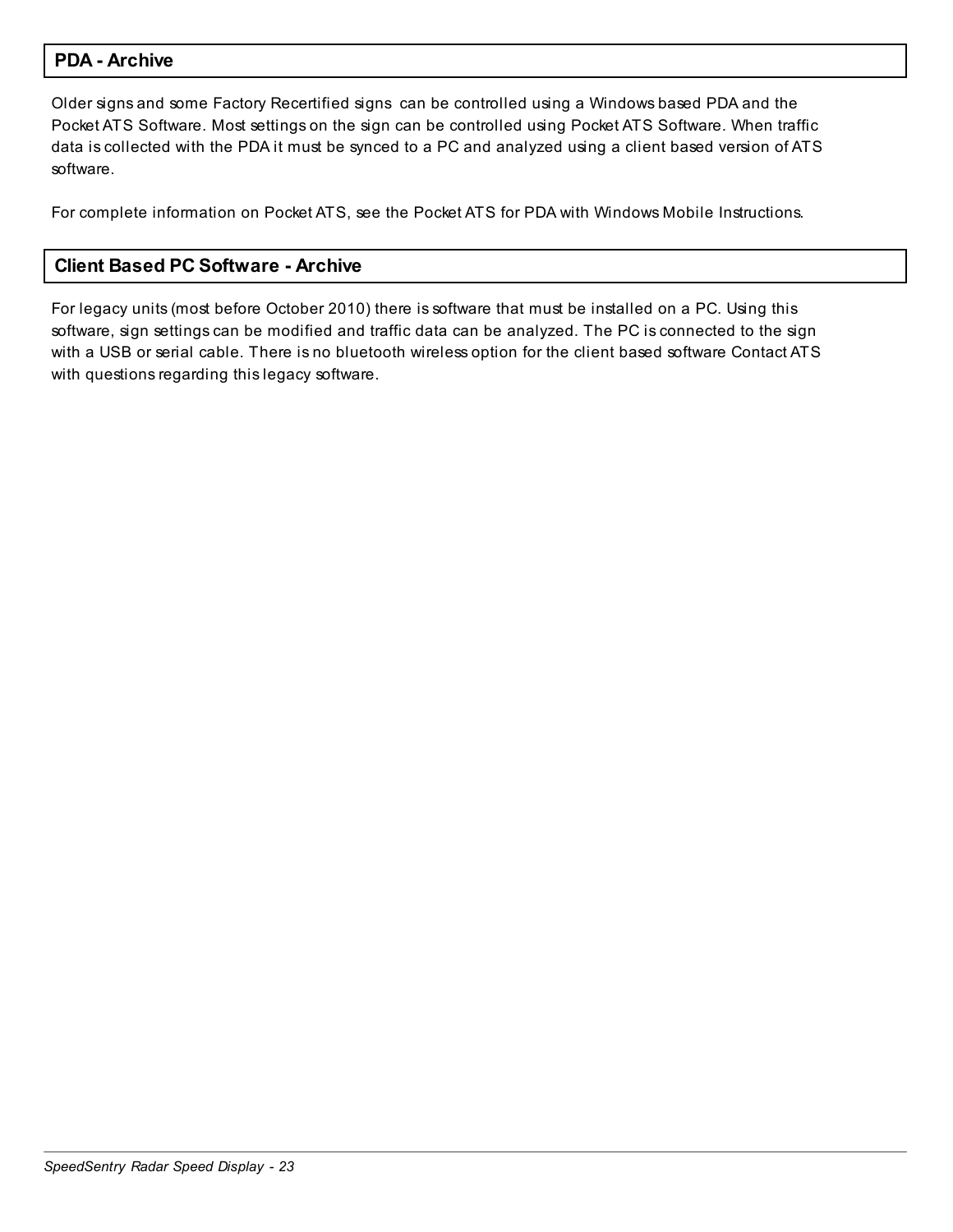### **On-Board Controls**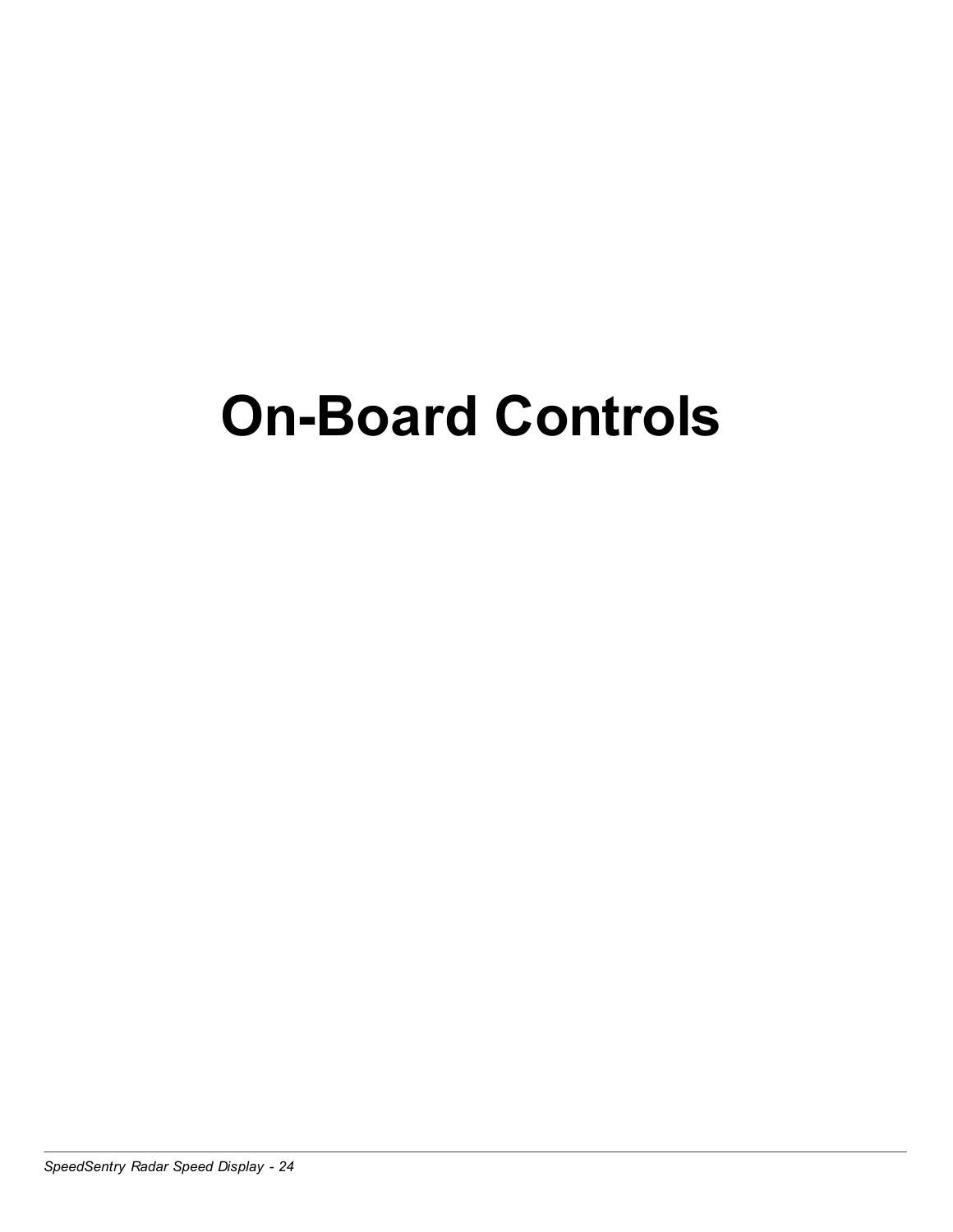#### **The Speedsentry on board controls set the speed limit and display mode.**

On older units, the Speedsentry 12 on-board controls are located inside the unit. Open the enclosure with locking T handle and locate the control panel. On newer units, the controls are located on the outside of the unit.

Anti-Tamper Lockout: To prevent unwanted tampering, the control buttons on the outside of the unit will not operate 5 minutes after applying power to the Speedsentry. To restore control to the buttons, simply remove power from the Speedsentry and re-apply power.



Speedsentry Controls, insideunit

#### **Control Panel**

Set the speed limit by pressing the **Speed Limit** button until the desired speed displays on the front display. The first press shows the current setting, and then each press increments the speed limit by 5 MPH (KPH for metric units.) Set the display mode by pressing the **Display Mode** button until the mode displays on the front of the unit. On the new controls, the button on the left controls the speed limit and the button on the right controls the display mode.

#### **Display Modes**

The Display Mode button scrolls through the display options. The current display option displays using the digits on the front of the speed display. The first press displays the current mode, and then the each press increments through the modes. Demo activates demo mode in the last selected display mode, so if you want to demo the sign constant with strobe, select the cS mode, let it take effect (when the displayed cS goes off) and then select the dE mode. Modes are as follows:

- **oF**: Stealth mode, used to collect baseline traffic data with no display
- **c**: Constant display, digits display a speed with no blinking
- **cS**: Constant display with violator strobe
- **b**: Blinking display, digits display a speed and blink for all vehicles. Conserves power.
- **bS**: Blinking digits with violator strobe
- **dE**: Demo mode, sign displays a pattern of numbers to show digits when no vehicles present.

#### **Power On / Off**

When the Speedsentry 12 is powered on it will go through a startup routine and display 88. The unit does not loose data when the power is disconnected.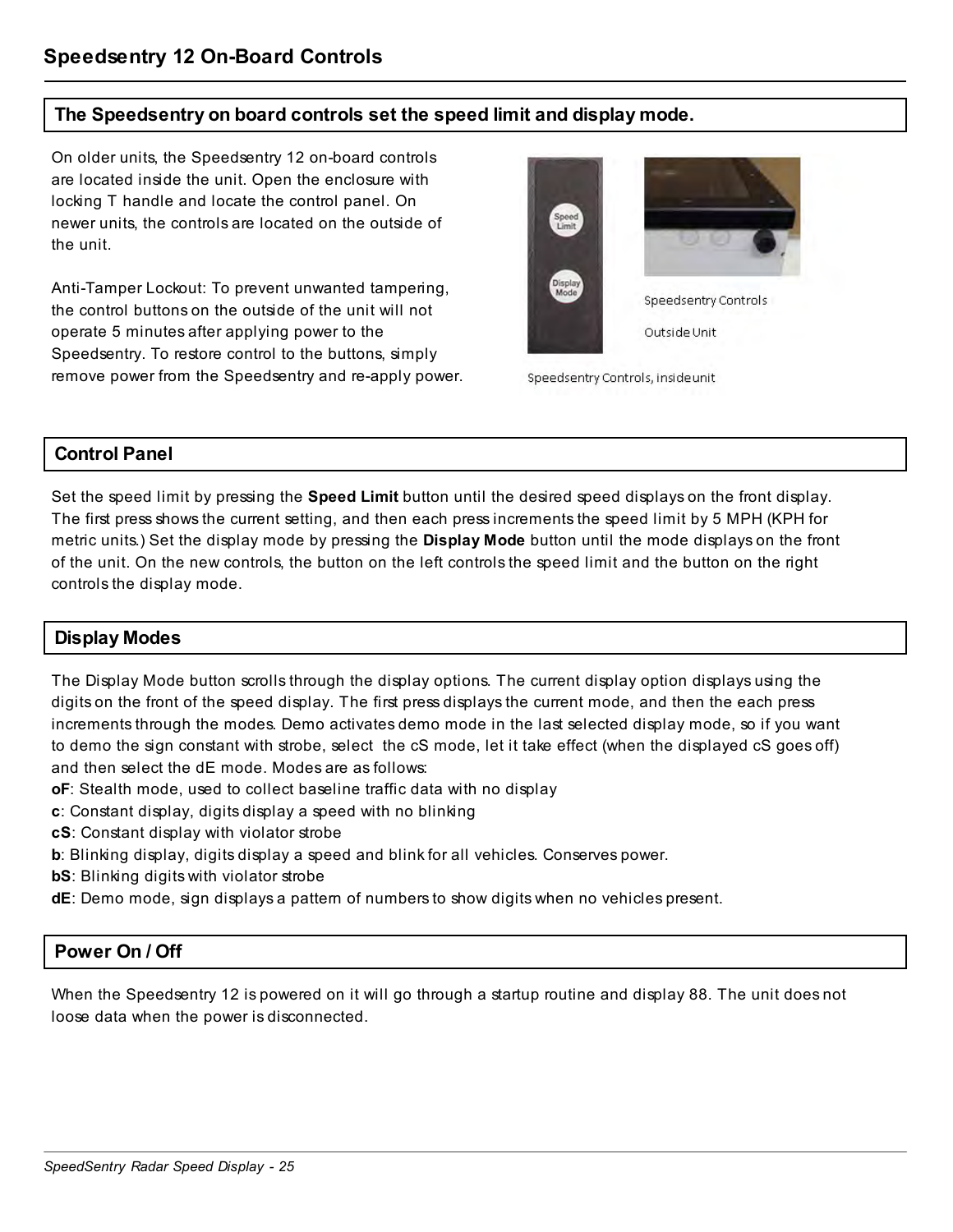#### **Move Sign Activation**

When using SmartApps Remote Management, the sign can be triggered to tell the server that is has moved. To send the *move sign* signal, press both the speed limit and the display mode buttons at the same time and hold them for 15 seconds. The Shield will display a + on the digits while the outer leds will circle around the '+' to indicate that the move sign signal is being sent to the server. Remember to reactivate the buttons if they have timed out and stopped operating.

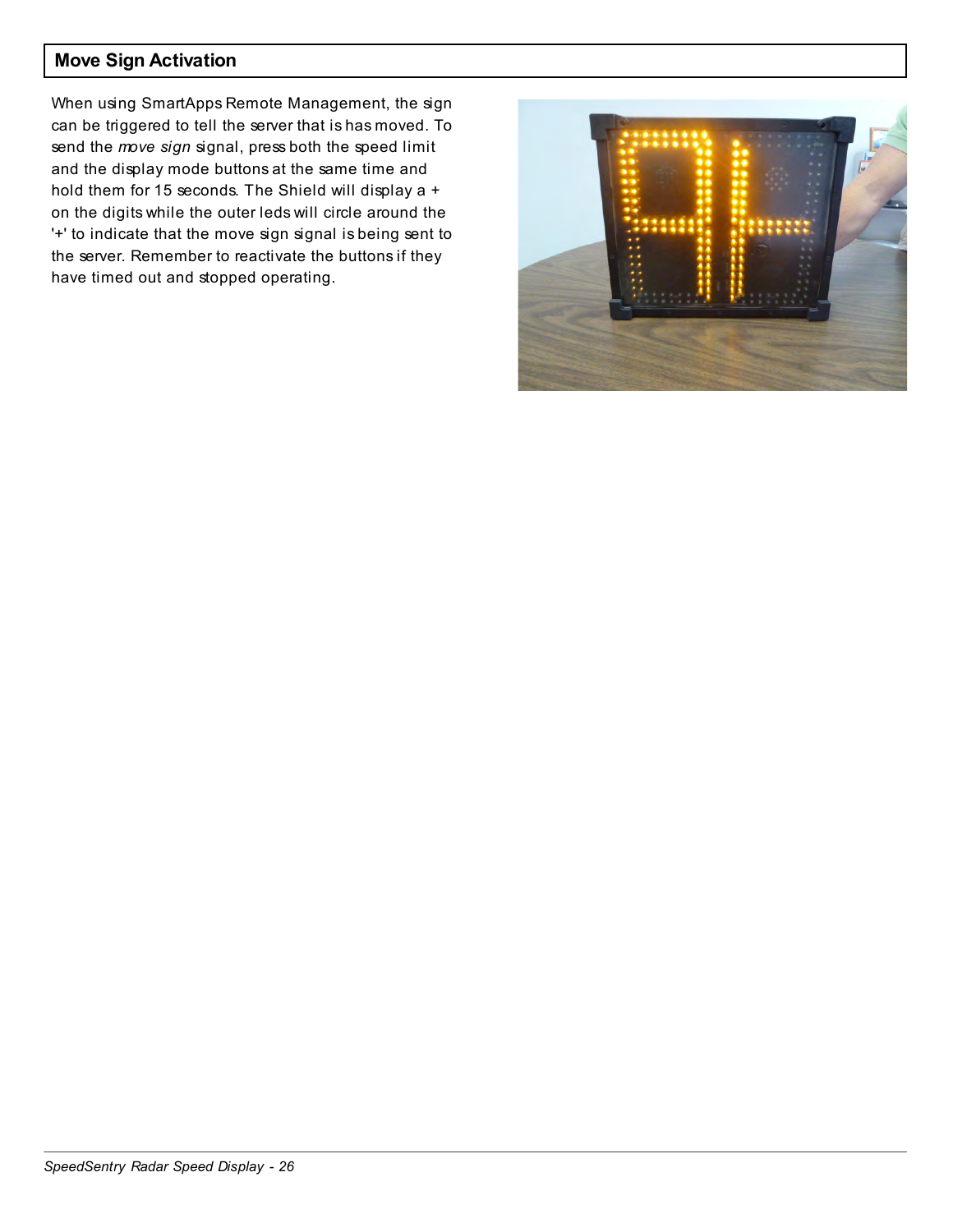#### **Shield 18 control panel**

*Button with dot:* Scrolls through the display options - see next step. *Button without dot:* Scrolls through the speed limit settings in 5MPH increments.

**Note:** After 5 minutes after powering the unit on, these buttons will automatically deactivate to prevent unwanted tampering. To reactivate the buttons the unit must be powered off and then powered back on.



#### **Display Modes**

The Display Mode button scrolls through the display options. The current display option displays using the digits on the front of the speed display. The first press displays the current mode, and then the each press increments through the modes. Demo activates demo mode in the last selected display mode, so if you want to demo the sign constant with strobe, select the cS mode, let it take effect (when the displayed cS goes off) and then select the dE mode. Modes are as follows:

- **oF**: Stealth mode, used to collect baseline traffic data with no display
- **c**: Constant display, digits display a speed with no blinking
- **cS**: Constant display with violator strobe
- **b**: Blinking display, digits display a speed and blink for all vehicles. Conserves power.
- **bS**: Blinking digits with violator strobe
- **dE**: Demo mode, sign displays a pattern of numbers to show digits when no vehicles present.

#### **Power On / Off**

When the Shield 18 is powered on it will go through a startup routine and display 88. The unit does not loose data when the power is disconnected.

#### **Move Sign Activation**

When using SmartApps Remote Management, the sign can be triggered to tell the server that is has moved. To send the move signal, press both the speed limit and the display mode buttons at the same time and hold them for 15 seconds. The Shield will display  $a + on$  the digits while the outer leds will circle around the '+' to indicate that the move sign signal is being sent to the server. Remember to reactivate the buttons if they have timed out and stopped operating.

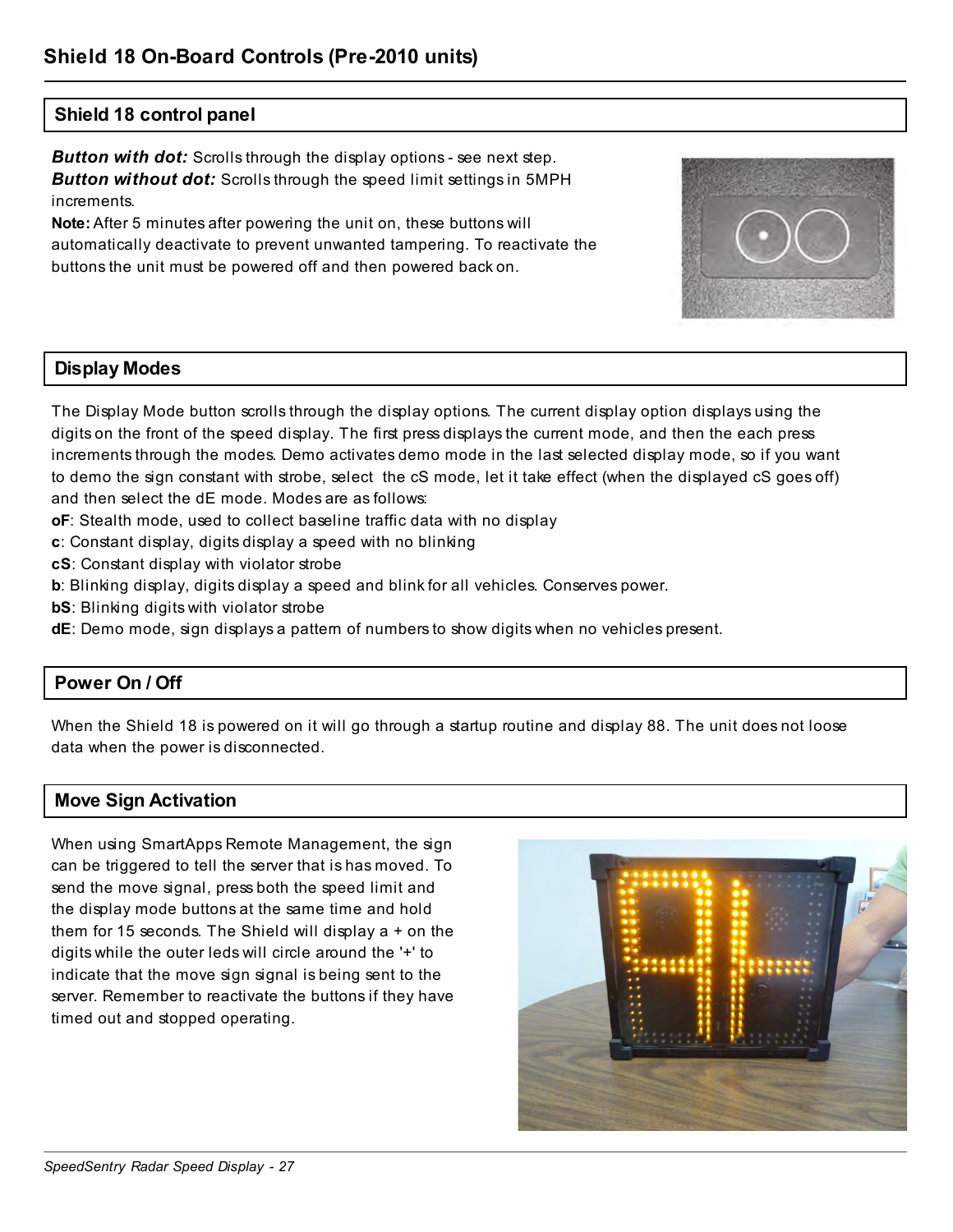### **Care and Maintenance**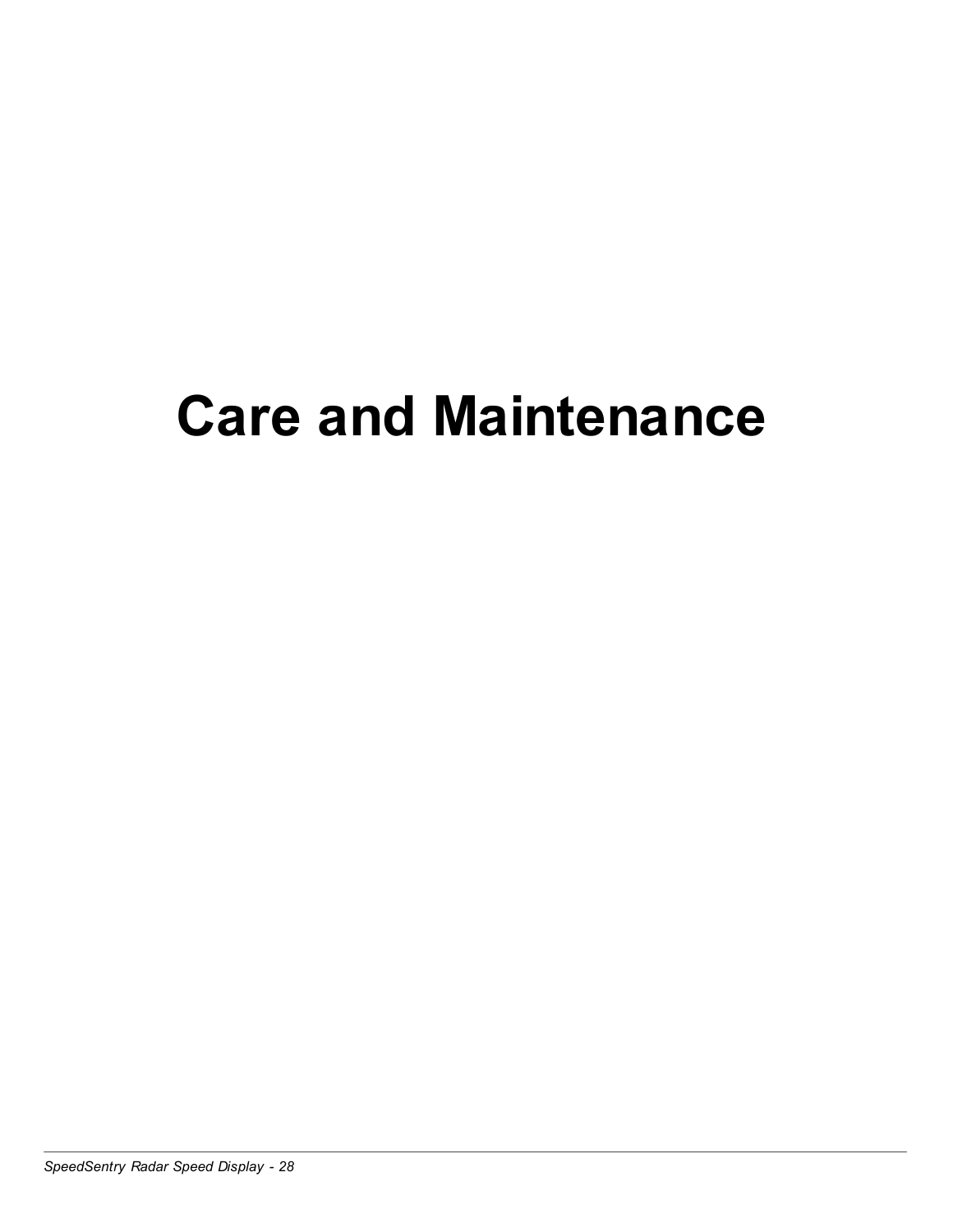#### All Traffic Solutions Warranty

All Traffic Solutions warrants this product to the original purchaser to be free of manufacturing defects for a period of 1 year and ATS reserves the right to repair or replace the warranted part or parts at its sole discretion. The following items are specifically not covered under warranty.

- The warranty does not cover misuse or abuse that includes using the product in ways for which it was not intended and vandalism.
- The warranty does not cover damage to the product due to incorrect installation or operation nor does it cover normal wear and tear such as frayed cords or cables, broken connectors, scratched or broken enclosures.
- This warranty does not cover batteries that are allowed to freeze.
- The warranty is void if any physical changes are made to the product by anyone but an ATS authorized service representative.
- During the warranty period, there will be no charge for parts or labor. If components require factory service, purchaser shall return failed parts to the factory or authorized service location, freight prepaid. ATS will pay to return the parts.
- If damage to the product during the warranty period is determined to be due of a non-warranted nature, ATS reserves the right to charge for damages resulting from abuse or extraordinary environmental damage to the product at rates normally charged for repairing such products not covered under warranty
- ATS is not responsible for any consequential damages and as an expressed warning, the user should be aware that harmful personal contact may be made with the product in the event of violent maneuvers, collisions, or other circumstances even though the device(s) are used according to instructions. ATS specifically disclaims any liability for injury caused by the product in all such circumstances.

All Traffic Solutions 3100 Research Drive State College, PA 16801 support@alltrafficsolutions.com www.alltrafficsolutions.com 866-366-6602



```
A sign of the future."
```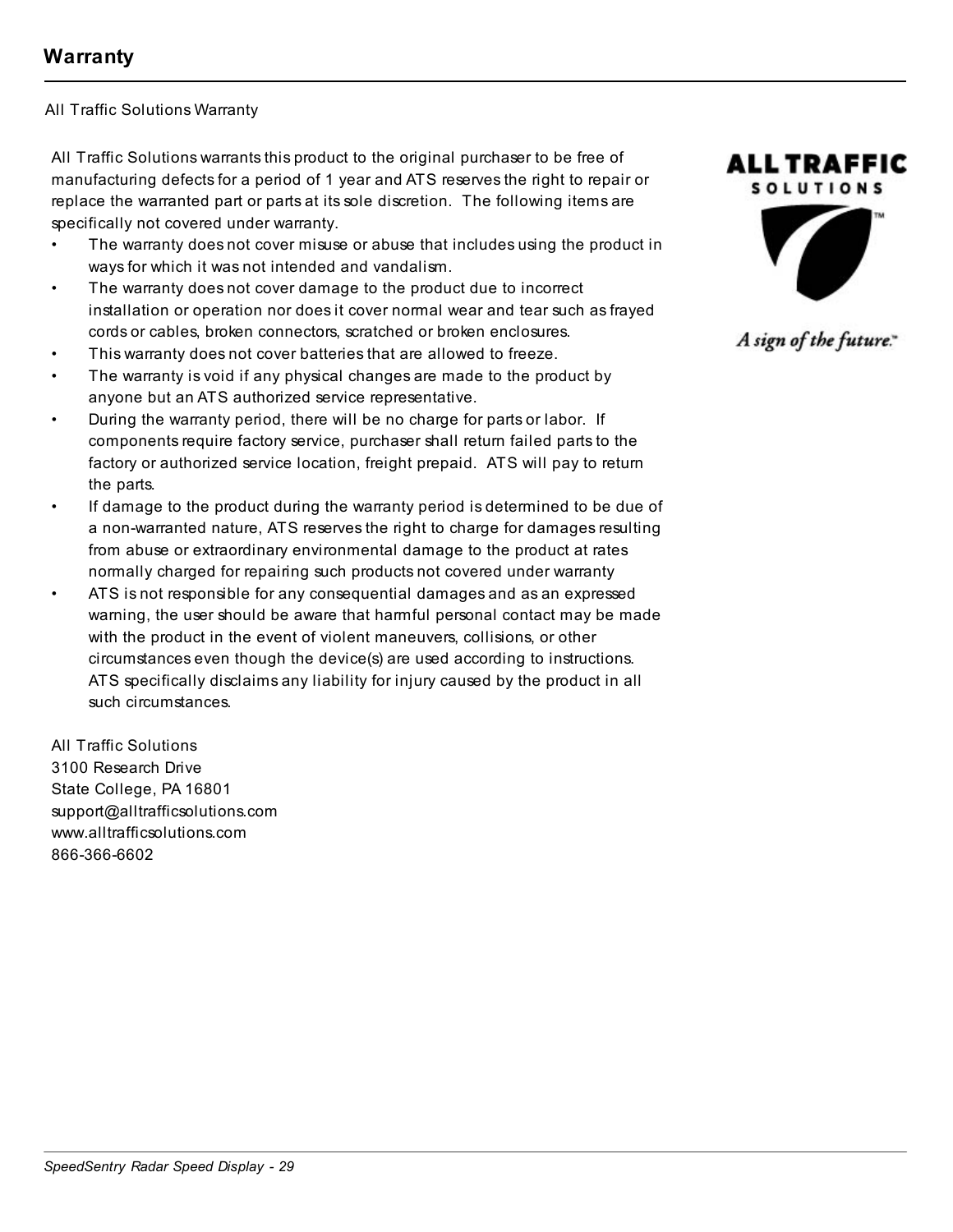Battery Maintenance for Lithium Ion and Lead Acid Batteries

#### **Lead Acid Battery Maintenance**

**Battery maintenance**: In order to maximize the life of your batteries and their ability to hold a charge, you should follow several important steps in using and storing lead acid batteries

- Batteries should be placed on charge immediately after use regardless of the discharge status. Failure to do so will shorten the battery's life.
- The less the battery is drained before recharging, the longer the expected life of the battery. Charging the battery more often, with a lower discharge, will extend its life.
- Whenever the batteries are not in use, even if they are mostly charged, it is always recommended to fully charge the battery to maintain the charge and preserve the battery's life. If the batteries are going to be stored for an extended period of time, they should be fully charged before being stored and charged up regularly (at least monthly.) Store the battery in a cool area, not directly on concrete.
- Charge the battery in a cool location. The cooler the battery is, the better it will charge.
- During use, keep the battery as cool as possible. This will extend the battery's charge. If you have a choice between a shaded location and a direct sun location, choose the shade if practical. This is not possible if using a solar panel.
- To recharge the batteries, plug a 120V extension cord into the plug in the side of the battery box. This will charge all the enclosed batteries. The display on the installed battery charger will indicate when the batteries are fully charged. Use of any battery charger other than the unit supplied will void the warranty.
- **In the winter, it is important that the batteries are protected from freezing.** It is best to store the batteries where there is no chance of freezing. If this is not possible, keep the batteries charged while in storage. A fully charged battery can resist freezing better than one with a low charge. If the trailer is to be stored inside and the solar panel will not be able to maintain the charge on the system it is necessary to charge the batteries regularly. **Batteries that are allowed to freeze are not cov ered under warranty.**
- If your trailer is equipped with a solar panel, the panel should always be connected to the solar controller, which will allow the batteries to remain fully charged whenever the trailer is in transit or in storage outdoors. Keep the solar panel clean for optimal charging.
- If flooded trailer batteries are removed from the battery box, they must be stored upright.
- For flooded trailer batteries, check the battery water level when charging. If it is low, fill **using distilled water only**.
- Clean excessive corrosion on the terminals with a mixture of baking soda and water. Make sure battery terminals are tight.
- To test the charger: Measure the voltage on the batteries. Plug in the charger and the voltage should go higher.
- To test the solar panel: On a sunny day, check the voltage on the solar connection on the solar controller. It should be higher than the voltage on the batteries.

#### **Lead Acid Battery Warnings**

**Lead based batteries can be dangerous. Note the following precautions:**

- **Always charge batteries in a v entilated area.**
- **Nev er smoke or allow a spark or fire in the v icinity of a charging battery.**
- **The batteries should only be charged with the prov ided automatic charger to prev ent ov ercharging. The display on the battery charger will indicate when the batteries are fully charged. Use of any**